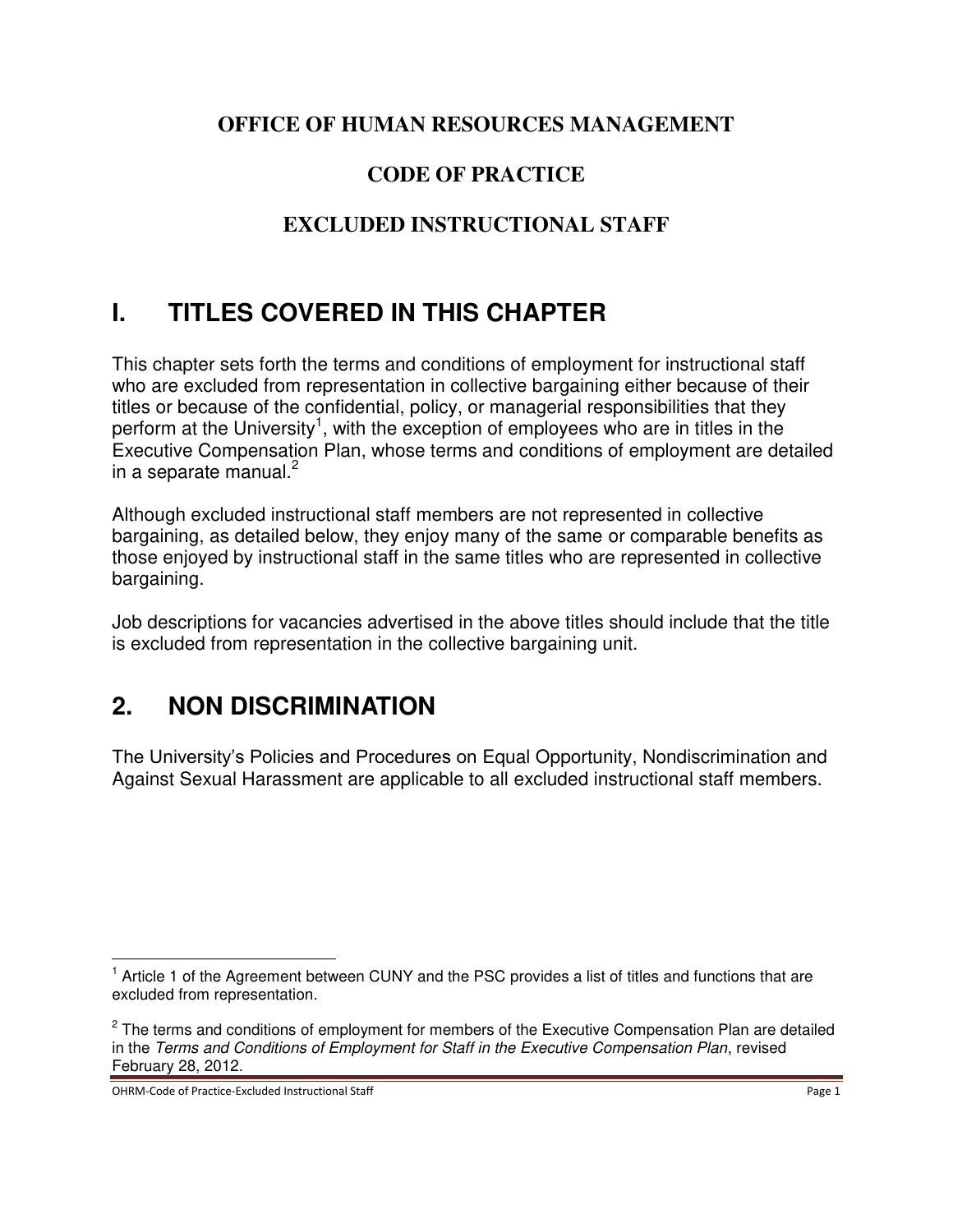# **3. ASSIGNMENT TO EXCLUDED TITLES/FUNCTIONS**

#### *3.1 Untenured Professors, Untenured Associate Professors, and Untenured Assistant Professors, Untenured Employees in the College Laboratory Technician (CLT) Series, Research Associate/Assistant Series, Registrar Series, Uncertificated Lecturers, and Employees in the Higher Education Officer (HEO) series*

Untenured individuals assigned to excluded functions who are appointed to tenurebearing titles (Professors, Associate Professors, Assistant Professors, CLT series, and Registrar series), Research Associates, Research Assistants, and excluded employees who are Lecturers without Certificates of Continuous Employment (CCE) are appointed annually. Lecturers will not accrue time toward a Certificate of Continuous Employment (CCE) while serving in excluded positions. The service provided in an excluded function by employees in tenure-bearing titles, however, is creditable for the purpose of achieving tenure. For this reason assignment of untenured employees in tenurebearing titles to excluded functions is strongly discouraged.

Untenured Professors, untenured Associate Professors, untenured Assistant Professors, untenured employees in CLT and Registrar series titles and Lecturers who do not have a CCE shall be appointed or reappointed annually in their tenure-bearing title. In the first year of appointment such notice will be given on or before April 1. Notice of subsequent reappointment or non-reappointment shall be given on or before December 1. If the original appointment is made October 1 or thereafter, the date of notice in the subsequent reappointment or non-reappointment shall be on or before April 1.

For all other titles notice shall be provided on or before June 1 for the first year of appointment or fraction thereof and on or before May 1 for any subsequent reappointments.

#### *3.2 Tenured Professors, Associate Professors, and Assistant Professors, Tenured Employees in the CLT Series, and Lecturers with a CCE*

Tenured Professors, Associate Professors and Assistant Professors, tenured employees in the College Laboratory Technician series, or Lecturers with a CCE, may be assigned to a function or title that excludes them from coverage under the collective bargaining agreement. Such assignments must be made in writing. The assignment may be for a specified period or an indefinite period at the discretion of the President or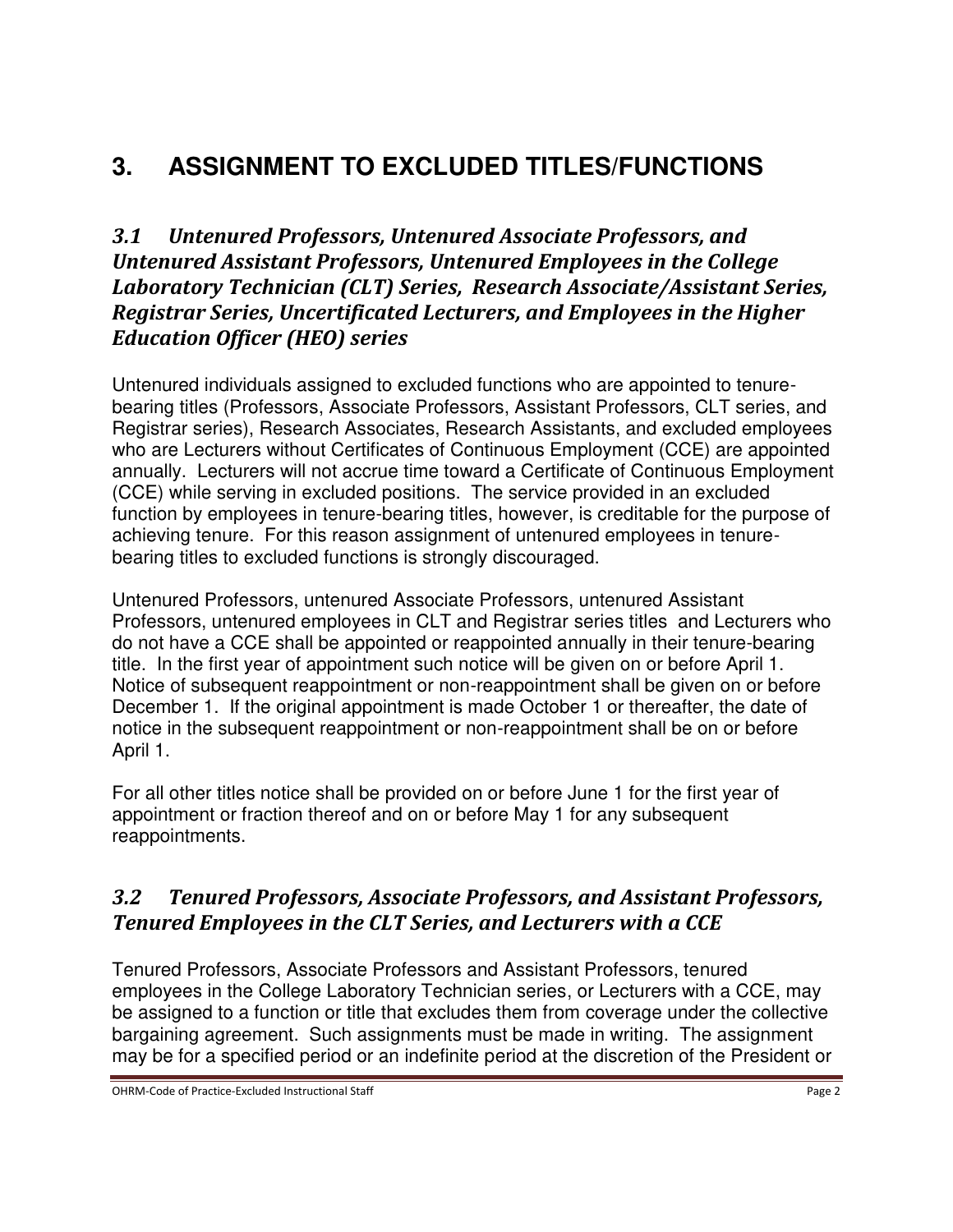the Chancellor.

# **4. DUES/AGENCY FEE PAYMENTS**

Excluded instructional staff are not represented in collective bargaining and therefore, they are exempt from paying dues or agency fees to a union.

# **5. NON-REAPPOINTMENT OR REMOVAL**

### *5.1 Untenured Professors, Untenured Associate Professors, Untenured Assistant Professors, Untenured Employees in the College Laboratory Technician series, Employees in the Research Associate/Research Assistant Series, Untenured employees in the Registrar Series and Uncertificated Lecturers*

Employees assigned excluded functions who are untenured Professors, untenured Associate Professors and untenured Assistant Professors, or who are Lecturers without a CCE who will not be reappointed are notified of that fact on or before April 1 preceding the expiration of the first full year of service and not later than December 1 of each succeeding year of service. If, prior to non-reappointment, however, it is determined that the individual should not be permitted to continue to perform or must resign the duties of the excluded position for the duration of the appointment, the employee should be assigned other appropriate duties until the appointment expires. This action may be taken prior to or after the scheduled notification date. If the original appointment was in an academic department, the employee will be returned to that department, which will assign appropriate duties for the duration of the current appointment period. The department may, if time permits, observe, evaluate, and take appropriate action regarding reappointment in accordance with regular procedures.

### *5.2 Tenured Professors, Tenured Associate Professors, Tenured Assistant Professors, Tenured Employees in the College Laboratory Technician Series, and Lecturers with a CCE*

Employees assigned to excluded functions who are tenured Professors, tenured Associate Professors and tenured Assistant Professors, or who are Lecturers with CCEs are returned to the department in which they were awarded tenure or the CCE and assigned to appropriate duties by the department when they are removed from the excluded position.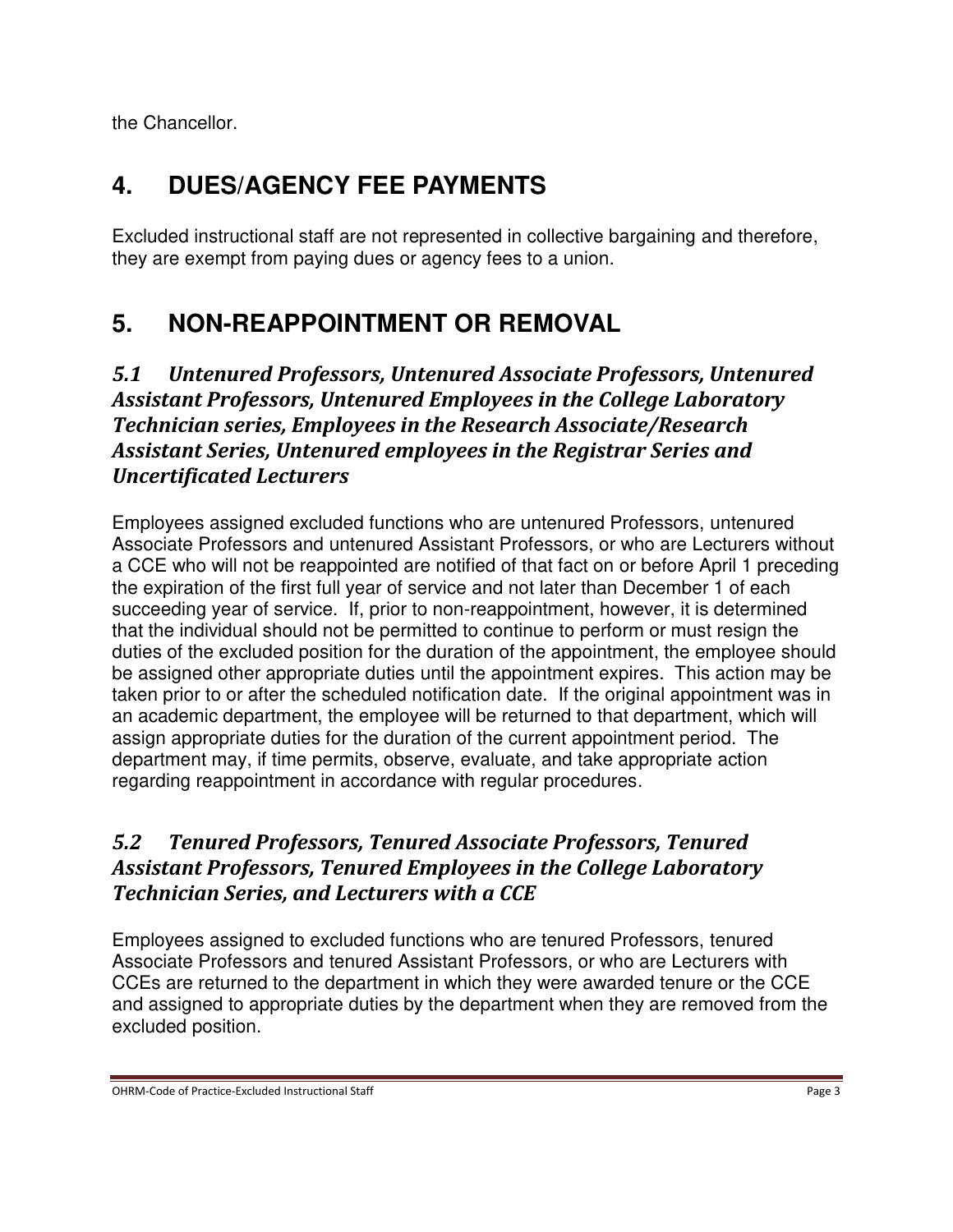### *5.3 Employees in the Higher Education Officer Series*

Excluded employees in the Higher Education Officer series are notified of nonreappointment on or before June 1 in their first year of service and May 1 in all subsequent years. If it is determined that the person should not be permitted to continue to perform the duties of the excluded position, that person should be assigned to other appropriate duties for the duration of the appointment in accordance with Section 5.3.1 and 5.3.2.

### **5.3.1 Appointment to an Included Title and/or Function**

If the college decides to appoint an individual who was serving in an excluded function to a HEO position that is covered by the collective bargaining unit, the following rules apply:

a) An employee who was initially hired to serve in a position excluded from the bargaining unit who is thereafter appointed during the normal appointment year to a position within the bargaining unit, will, if subsequently reappointed, receive a one-year appointment for the first full year following such change. Thereafter, reappointments are made as if all prior service in the higher education officer title had been in a position included in the bargaining unit. If, based upon prior service, an employee would be placed, as of the reappointment date, in the midst of a two-year appointment, then the employee is given an appointment which will run to the terminal date of the two-year appointment.

b) An employee in the HEO series who formerly held a position included in the bargaining unit, who, without a break in full-time service, was appointed to an excluded function, and who, without a break in full-time service, is subsequently appointed to a position included in the bargaining unit, is considered for future appointments in accordance with the following paragraphs:

1) If the employee held a multiple-year appointment before the assignment to the excluded function and the expiration date of that multiple-year appointment has not yet occurred, then the employee's multiple-year appointment will continue until its expiration date. Thereafter, the length of the employee's appointment (if any) is based upon total service in both the included and excluded positions within the HEO series.

2) If the employee held a multiple-year appointment before the assignment to the excluded function, but the multiple-year appointment has already expired before the employee's reassignment to an included position, the employee's appointment in the included position will continue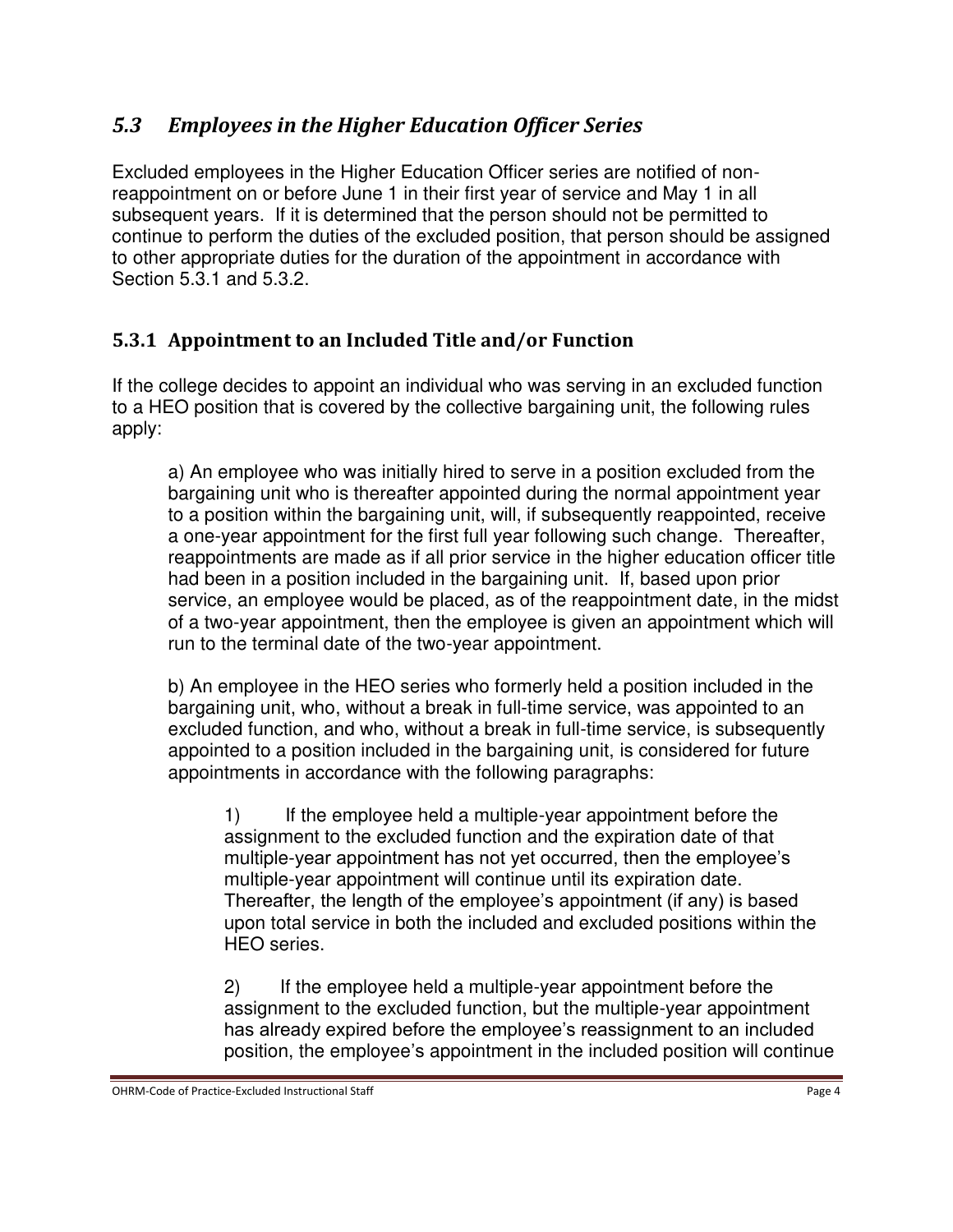until the expiration date of the appointment received to serve in the excluded function. Thereafter, the length of an employee's appointment (if any) is based upon total service in both included and excluded positions.

3) If the employee's service in the excluded function was at a higher title in the HEO series than the employee had previously held before service in the excluded function, the college is under no obligation to offer reappointment in the higher title and may offer reappointment in the title held immediately before service in the excluded function. If the college offers reappointment in a title higher than the title previously held, such reappointment is for one year only. Thereafter, the length of the employee's appointment is based upon total service in both the included and excluded positions.

#### **5.3.2 Prior 13.3.b Appointment**

If the employee held a 13.3.b appointment before assignment to the excluded function, upon removal from the excluded function and return to the same title held immediately before assignment to the excluded function, the employee will retain the 13.3.b. appointment.

#### *5.4 REM Positions*

These positions are being phased out. No new appointments are made to REM positions, which are currently known as "hybrid titles." Employees serve in these positions at the pleasure of the President or the Chancellor. If the President or the Chancellor discontinues the employment of an individual serving in a hybrid title, the conditions of employment stated above would ordinarily apply as appropriate, *e.g.,* a tenured Professor would be returned to his/her department and a HEO series employee would be assigned other duties for the duration of the appointment.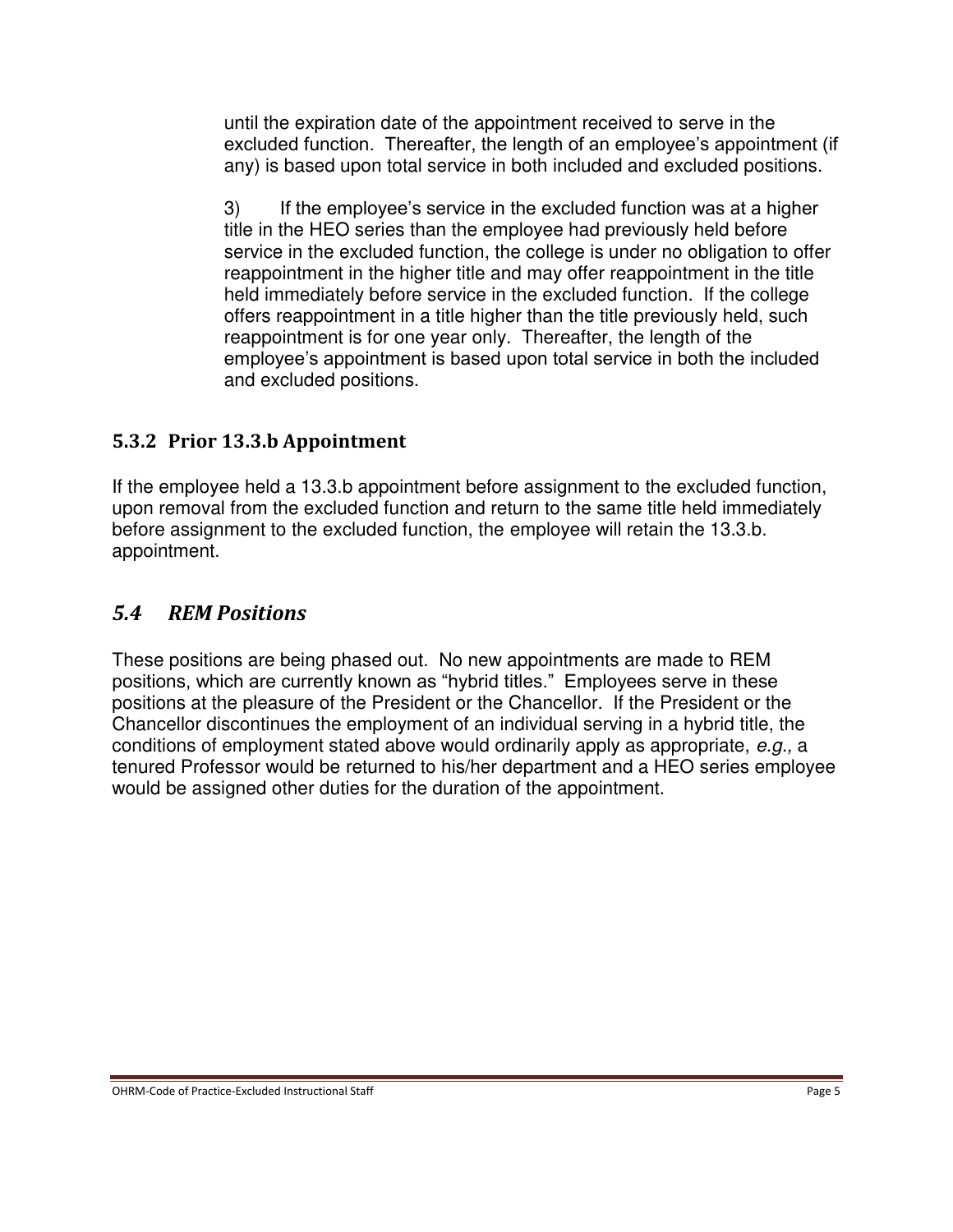# **6. DISCIPLINARY PROCEDURES**<sup>3</sup>

The Code of Practice regarding Disciplinary Procedures for Excluded Instructional Staff provides the process for immediate termination or lesser forms of discipline.

**6.1** Article 7.2 of the Board of Trustees' *Bylaws*, as amended on November 28, 2011, delegates to the Chancellor or his/her designee the authority to establish the disciplinary procedures for instructional staff that are excluded from representation in collective bargaining. The Chancellor has designated the Vice Chancellor for Human Resources Management as his designee for this purpose.

The disciplinary procedures described herein apply to instructional staff employees who are serving in functions or titles that are excluded from collective bargaining representation (hereinafter referred to as "excluded instructional staff" or "excluded employees"), other than members of the Executive Compensation Plan.<sup>4</sup> These procedures apply when a decision has been made to terminate an employee from his/her excluded position before the expiration of his/her appointment thereto or to impose a lesser form of discipline. $5$  It is not necessary to invoke these procedures, however, if an employee who is being removed from an excluded function or title is reassigned to an included function or title in the same payroll title and at the same salary for the remainder of the excluded appointment period. These procedures do apply when an excluded instructional staff member has an underlying included appointment in a lower payroll title in the same title series, or in an underlying title in a different title series, and the college seeks to remove him/her from the excluded position and return him/her to the included title from which he/she is on leave.

OHRM-Code of Practice-Excluded Instructional Staff **Page 6** and Controller Page 6 and Controller Page 6 and Controller Page 6 and Controller Page 6 and Controller Page 6 and Controller Page 6 and Controller Page 6 and Cont

 $\overline{a}$ 

 $^3$  The term "College" as used herein encompasses all units of the University including, but not limited to, senior colleges, community colleges, the William E. Macaulay Honors College, the Graduate School, the CUNY Graduate School of Journalism, the CUNY School of Law, the CUNY School of Professional Studies, the CUNY School of Public Health, and the Central Office. The term "President" as used herein includes the senior executive of such units that do not have a President, *e.g.*, the Dean of the CUNY School of Law. At the Central Office, the disciplinary proceedings will be initiated by the Executive Vice Chancellor and Chief Operating Officer.

<sup>4</sup> *See* Article 1.1 of the PSC/CUNY collective bargaining agreement for a list of such excluded titles or functions. The rights of employees in the Executive Compensation Plan are set forth in "The Terms and Conditions of Employment for Staff in the Executive Compensation Plan."

<sup>&</sup>lt;sup>5</sup> The procedures described in Section 1 hereof would also apply to employees represented in collective bargaining, other than employees who have tenure pursuant to Section 6212 of the New York State Education Law, in the rare case that the expired collective bargaining agreement has not been continued by operation of Article 14 of the Civil Service Law; for employees who have tenure, the provisions of Section 6212(9) would apply in such circumstances.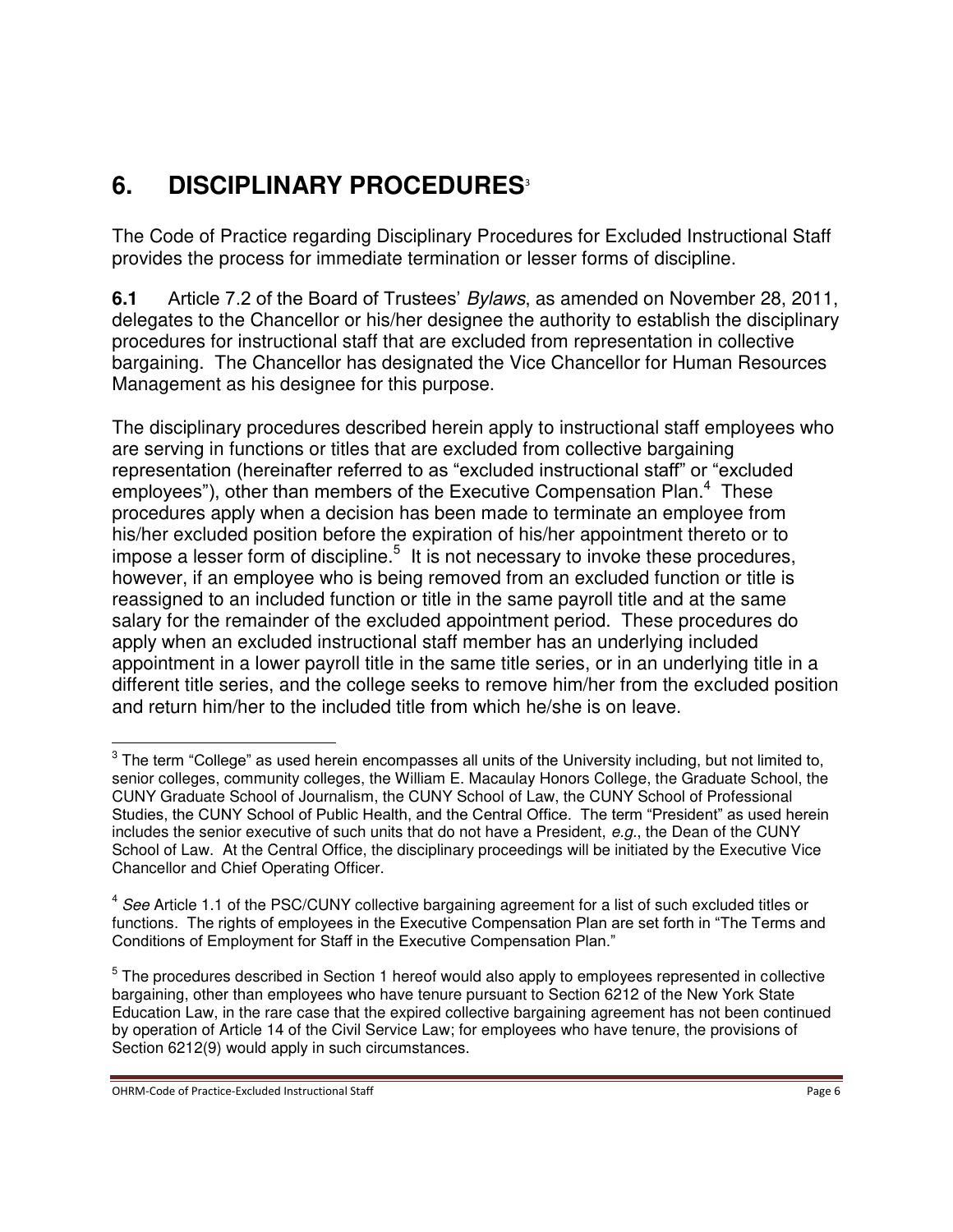#### *6.2 Immediate Termination*

An excluded employee is subject to immediate discharge from an excluded position, when the circumstances giving rise to the decision to remove the person from the excluded positions are so serious in the College's view that they render it inappropriate for the person to continue in employment for the remainder of the appointment.

Disciplinary proceedings shall be initiated by the College's President by service of a written notice of intent for immediate discharge upon the employee. Upon issuance of the notice of intent for immediate discharge, the employee may, at the discretion of the college, be suspended with pay pending disposition of the notice of intent for immediate discharge, as set forth below. The notice of intent for immediate discharge, which must be sent by certified mail or overnight mail, as well as by regular mail, shall set forth the charge(s) against the excluded employee and the proposed penalty of immediate discharge. Within five (5) business days<sup>6</sup> of the mailing of the notice of intent for immediate discharge, the President or designee shall conduct a meeting with the excluded employee to discuss the charge(s), during which the excluded employee may submit relevant information or documents. As these procedures concern removal from a position that is not represented in collective bargaining, the excluded employee is not entitled to union representation. The excluded employee may, however, be accompanied by another individual who is not a union representative.<sup>7</sup> Within five (5) business days of the meeting described above, the President or designee shall write to the excluded employee and either (1) issue a notice of immediate discharge, which shall be effective immediately, (2) impose a suspension or other appropriate penalty, or (3) withdraw the notice of intent for immediate discharge. If the excluded employee fails to appear at the meeting, the President or designee may issue a notice of immediate discharge, which shall be effective immediately. Communication of the decision of the President or designee must be sent by certified mail or overnight mail, as well as by regular mail.

If the excluded employee is on leave from an underlying title that is represented in collective bargaining and the college wishes to terminate the employee from employment in the underlying title as well, it is necessary to follow the disciplinary procedures in the collective bargaining agreement applicable to the underlying title.

OHRM-Code of Practice-Excluded Instructional Staff **Page 7** National State Page 7 National Staff Page 7 National State Page 7 National Staff Page 7 National State Page 7 National Staff Page 7 National Staff Page 7 National

 $\overline{a}$ 

 $^6$  As used herein, "business days" refers to all calendar days excluding Saturdays, Sundays, and legal

holidays.<br><sup>7</sup> If the excluded employee wishes to have a non-union representative attend the meeting, he/she must notify the President or designee in advance of the meeting. The representative must be available to attend the meeting; the meeting will not be delayed more than one (1) business day because of the representative's unavailability. The representative's role is limited to attending the meeting and advising the excluded employee at appropriate times.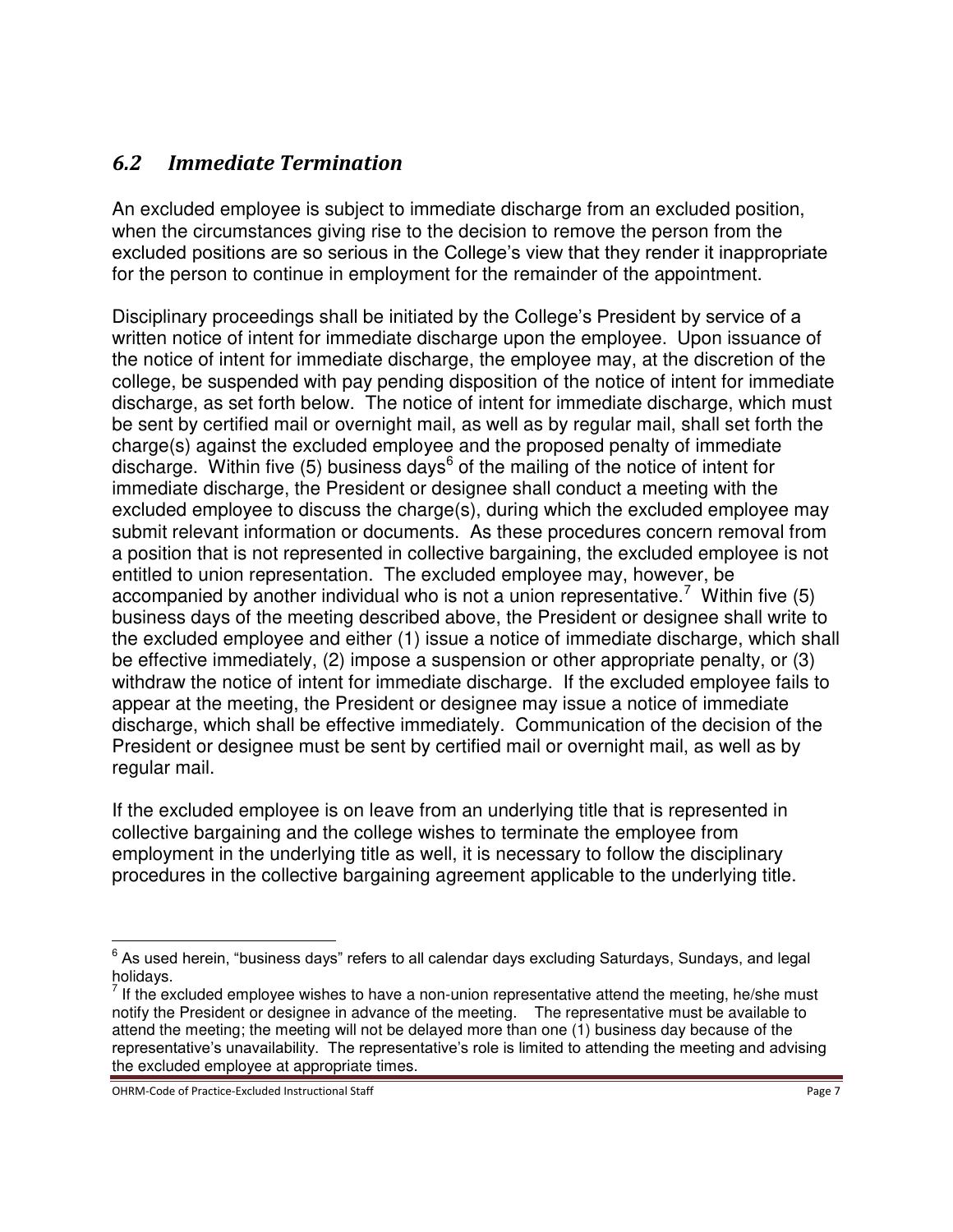### *6.3 Lesser Forms of Discipline*

Disciplinary proceedings seeking a penalty less than immediate termination from the excluded position shall be initiated by the College's Labor Designee by service of a written notice setting forth the basis for the disciplinary action and the proposed penalty.<sup>8</sup> The notice must be sent to the excluded employee by certified mail or overnight mail, as well as by regular mail. Within five (5) business days of the mailing of the notice, the College's Labor Designee shall conduct a meeting, during which the excluded employee may submit relevant information or documents. Within five (5) business days of the meeting described above, the Labor Designee shall write to the excluded employee and either (1) notify the employee of the penalty to be imposed, or (2) withdraw the notice. If the employee fails to appear at the meeting, the Labor Designee may impose the penalty forthwith. Communication of the decision of the Labor Designee must be sent by certified mail or overnight mail, as well as by regular mail. Except as provided below for suspensions of more than ten (10) business days, the decision of the Labor Designee is final and not subject to appeal.

#### *6.4 Appeal of Immediate Discharge or Suspension of More Than Ten (10) Business Days*

Within ten (10) business days of the date of the notice of immediate discharge or notice of a penalty of suspension of more than ten (10) business days, the excluded employee may file a written appeal to the Vice Chancellor for Human Resources Management. This appeal must be sent by certified mail or overnight mail to the Vice Chancellor, with a copy by regular mail to the College's Director of Human Resources. The Vice Chancellor shall render a decision on the appeal within ten (10) business days of receipt, which decision must be sent by certified mail or overnight mail, as well as by regular mail. The decision of the Vice Chancellor is final.

# **7. ANNUAL LEAVE**

### *7.1. Annual Leave*

 $\overline{a}$ 

Non-teaching instructional staff who are excluded from representation by the Professional Staff Congress (PSC) earn annual leave at the same rate as non-teaching instructional staff in the same titles who are represented by the PSC. However, under a Council of Presidents policy adopted on April 1, 1985, non-teaching instructional staff who are excluded from representation by the PSC may accrue a maximum of 50 days

 $8$  It is not necessary to invoke these disciplinary procedures to put a letter of reprimand in an excluded employee's personnel file.

OHRM-Code of Practice-Excluded Instructional Staff **Page 8** and Page 8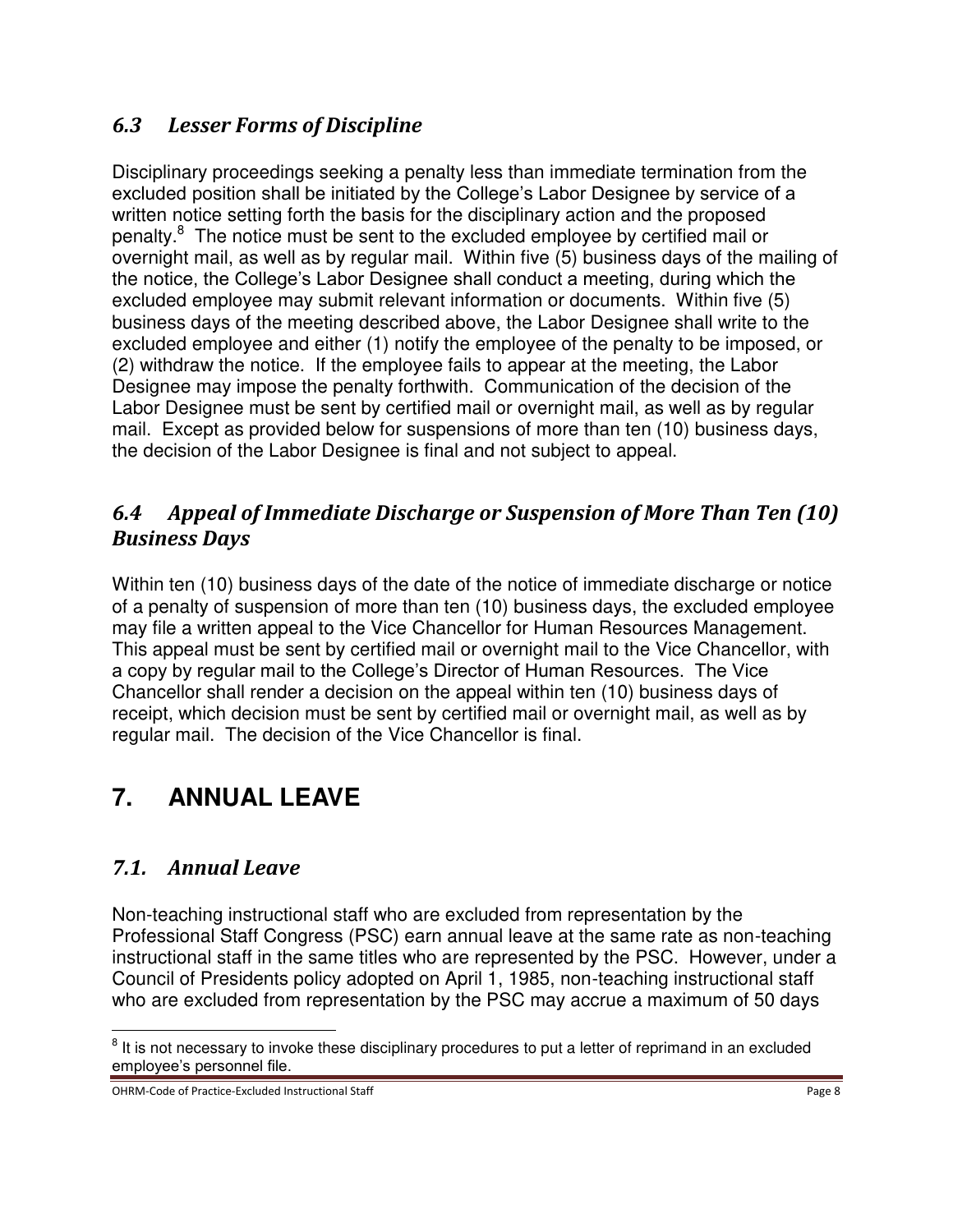of annual leave, rather than the 45 day maximum for instructional staff represented by the PSC. The same Council of President policy provides that on June 1 on any year, excluded employees may not retain an accrual in excess of 50 days of annual leave, except those employees who established a personal cap in excess of 50 days as of June 1, 1985.

Effective June 20, 2014, non-teaching instructional staff members who are excluded from representation by the PSC will also use their annual leave time within the annual leave year (September 1 – August 31) in which it is earned. On August 31 of any year (rather than on June 1, as previously required under the Council of Presidents' Policy), any accrued annual leave in excess of the applicable cap will be removed from the employee's record and will not be compensated in the event of discontinuance, resignation or retirement; exceptions to the policy will be made only when a senior executive requires an employee to forego all or part of his/her annual leave because of extraordinary circumstances.

Excluded employees who receive a notice of non-reappointment on May 1 may be allowed to use the excess accrued leave balance by June 30.

#### **7.1.1 College Laboratory Technician Series/Higher Education Officer Series<sup>9</sup>**

Excluded instructional staff employed full-time in the College Laboratory Technician series and the Higher Education Officer series have annual leave at the following rates:

During the  $2^{nd}$  through 11<sup>th</sup> year of service and thereafter

During the  $1<sup>st</sup>$  year of service 15 days

15 days plus one additional day for each year of service to a maximum of 25 days

#### **7.1.2. Research Associates**

 $\overline{a}$ 

Excluded instructional staff employed full-time as Research Associates have 25 days annual leave per year.

OHRM-Code of Practice-Excluded Instructional Staff **Page 9** and Page 9

<sup>&</sup>lt;sup>9</sup>Employees in the College Laboratory Technician series or the Higher Education Officer series who were employed prior to September 1, 1969 shall suffer no loss or diminution of prior vacation privileges.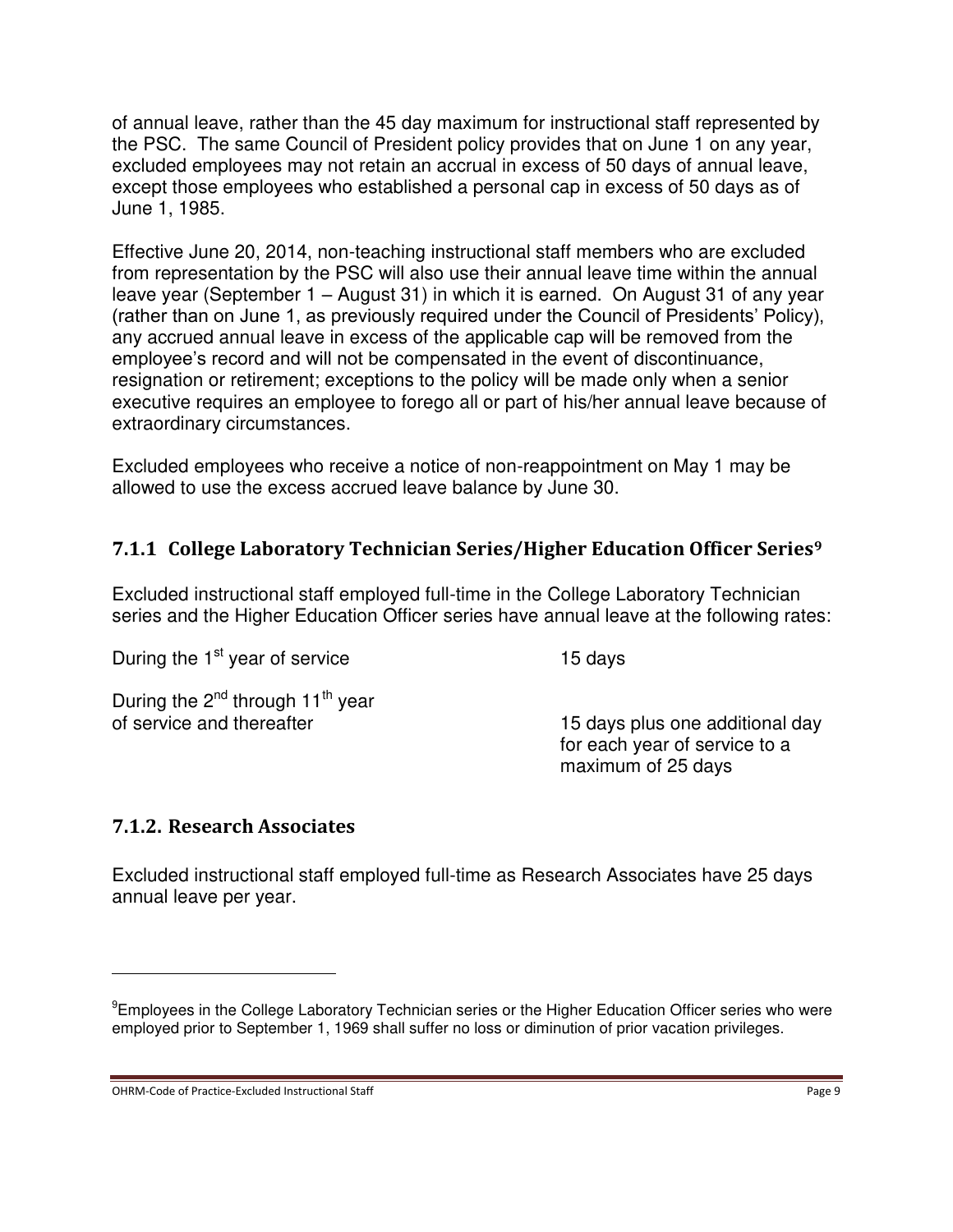#### **7.1.3 Research Assistants**

Excluded instructional staff employed full-time as Research Assistants have annual leave at the following rates:

During the 1<sup>st</sup> year of service 15 days During the  $2^{nd}$  through 11<sup>th</sup> year

of service and thereafter 15 days plus one additional day for each year of service to a maximum of 25 days

#### **7.1.4 Chief Librarians**<sup>10</sup>**/Librarians/Registrar Series**

Excluded instructional staff employed full-time as Chief Librarians and Librarians appointed on or before January 1, 1988 have annual leave at the following rates:

During the 1<sup>st</sup> year of service 20 days

During the  $2^{nd}$  through 11<sup>th</sup> year of service and thereafter

20 days plus one additional day for each year of service to a maximum of 30 days

Excluded instructional staff employed full-time as Librarians or in the Registrar series employed on or before January 1, 1988, and who continue to be employed as Librarians or in the Registrar Series shall have thirty (30) annual leave days.

#### **7.1.5 Professors, Associate Professors, Assistant Professors**

Excluded employees in the titles Professor, Associate Professor, Assistant Professor, and Lecturer, other than those serving as Chief Librarian, Librarian or in the Registrar series, have an annual leave period that begins on the day after the Spring commencement at the college until the third day excluding Saturday and Sunday, before August 30, or an equivalent consecutive period.

 $\overline{a}$ 

 $10$  Chief Librarians appointed in an Executive Compensation Plan title receive annual leave in accordance with *Terms and conditions of Employment for Staff in the Executive Compensation Plan* (revised February 28, 2012).

OHRM-Code of Practice-Excluded Instructional Staff **Page 10** and 2008 and 2008 and 2008 and 2008 and 2008 and 200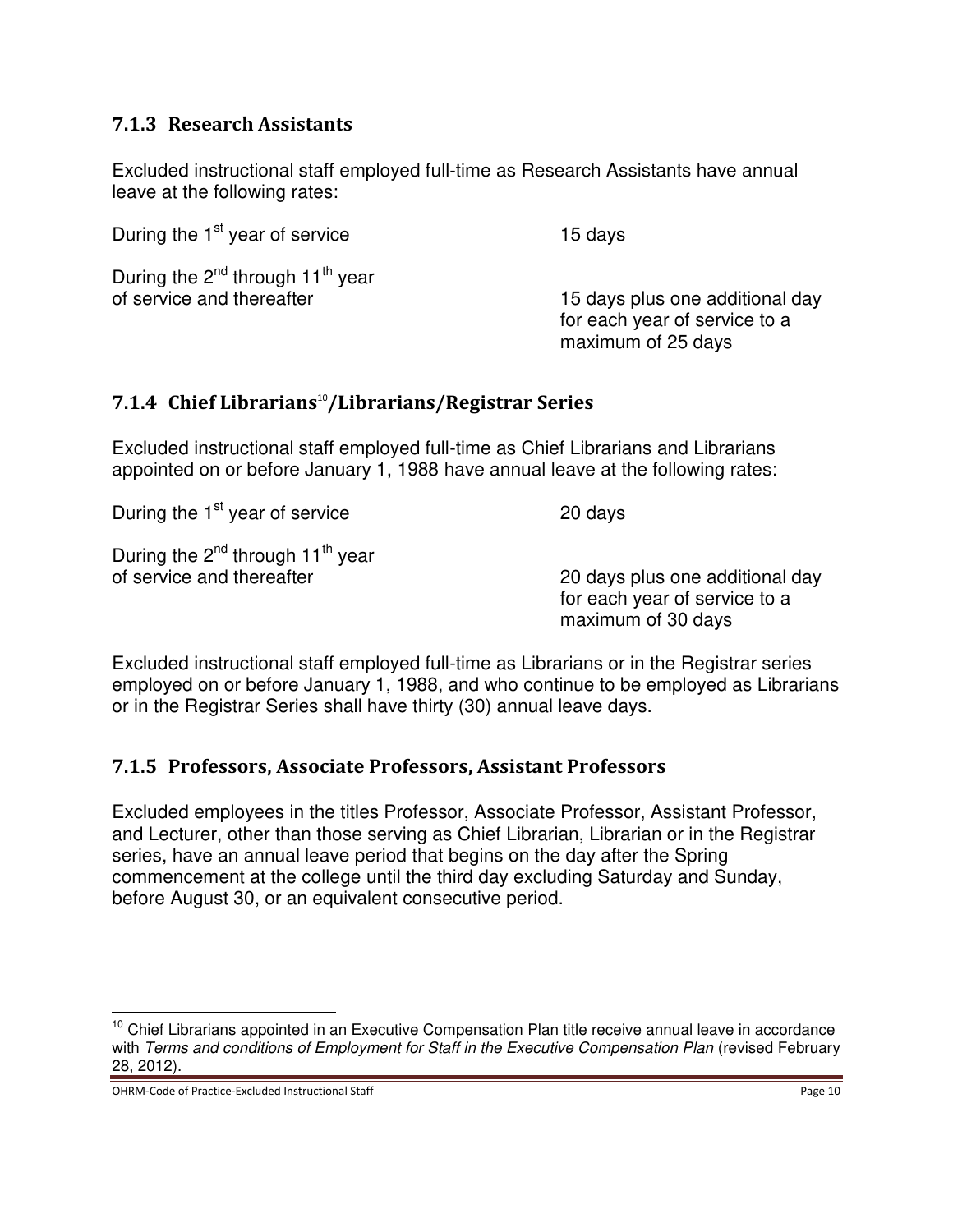### *7.2 Service Credit*

For purposes of determining annual leave accrual rates, service is deemed to include full-time paid leave. Pro-rata service credit is granted for any approved partial leave of absence. Excluded instructional staff members who have announced their intention to retire do not accrue annual leave or earn or use unscheduled holidays while exhausting annual leave and Travia Leave prior to retirement.

### *7.3 Annual Leave Allotment*

For purposes of annual leave allotment, excluded instructional staff in non-teaching titles hired after January 1, 1988, who are appointed on or after the second day of any month, the second and all subsequent years of service are deemed to commence on the first day of the month following the anniversary date.

### *7.4 Use and Accrual of Annual Leave*

It is intended that employees use their annual leave within the annual leave year (September 1 through August 31) in which it is earned. Employees covered by this manual are not allowed to retain an annual leave accrual of more than 50 days as of August 31 of any year, unless, as of June 1, 1985, they had established a personal annual leave cap that was greater than 50 days. Any annual leave in excess of 50 days, or in excess of the personal annual leave cap, that is not taken by August 31 of any year will be removed from the record and thereafter may not be used, and there will be no compensation for unused annual leave in excess of 50 working days or in excess of the June 1, 1985 personal limit set forth above in the event of discontinuance, resignation, or retirement.

There is a limited exception to the foregoing for instructional staff members appointed to excluded titles or functions before July 1, 2014 or appointed to such titles on or after July 1, 2014 with prior service in the University in a title earning annual leave prior to January 1, 2014. Such individuals may be permitted to carry over to the next annual leave year a balance in excess of 50 days or their personal cap, but only when a senior executive, designated by the President for a college or by the Executive Vice Chancellor and Chief Operating Officer for the Central Office, authorizes in writing the carry-over of annual leave into the next annual leave year because the employee will be required to forgo all or part of his or her annual leave due to extraordinary circumstances. This authorization must take place not later than July 31. Such excess annual leave must be used before the following December 31.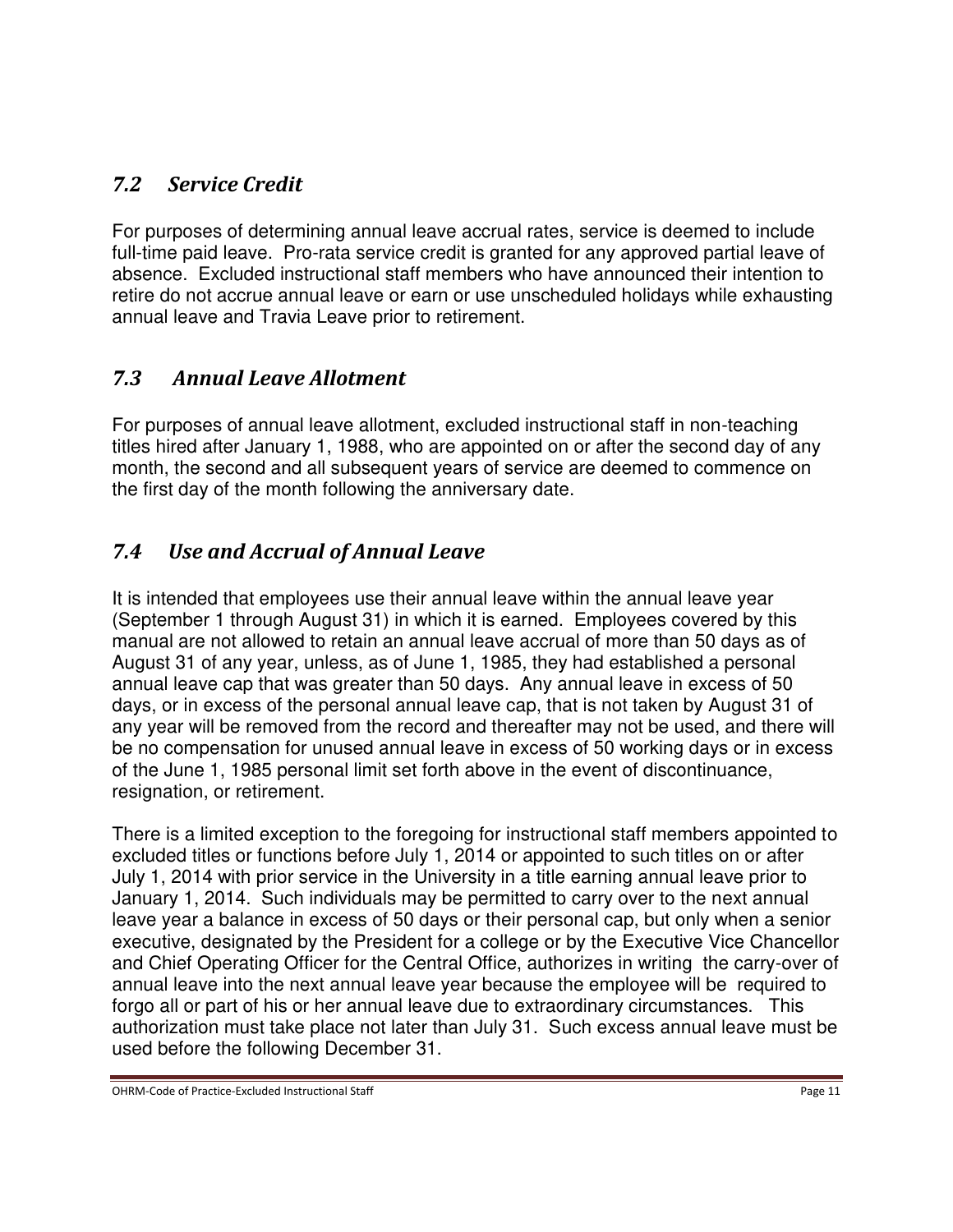### *7.5 Scheduling Annual Leave*

Annual leave periods, including leave taken to reduce excess accruals, must be scheduled with the approval of supervisors, subject to review and approval by a senior executive of the college or the Central Office, at times when there will be no disruption of the normal functioning of the college or the unit of the Central Office. Except when used for personal emergencies, annual leave must be scheduled and approved in advance.

### *7.6 Payment of Accrued Annual Leave Upon Resignation or Retirement*

Excluded instructional staff, other than those who announce their bona fide intention to retire and meet applicable conditions contained in Section 3107 of the Education Law, are compensated in a lump sum for all annual leave on the final date of the appointment or in the case of resignation as of the final work day up to the annual leave cap of 50 days or the employee's personal cap.

## **8. HOLIDAYS**

### *8.1 Holiday Schedule*

Excluded instructional staff who are engaged in non-teaching functions and who work a 35-hour workweek have the following regular holidays with pay:

- Independence Day July 4
- Labor Day First Monday in September
- Columbus Day Second Monday in October
- Thanksgiving Holiday Fourth Thursday in November and Friday following
- Christmas Holiday December 24 and 25
- New Year's Holiday December 31 and January 1
- Martin Luther King, Jr.'s Birthday Third Monday in January
- Lincoln's Birthday February 12
- Presidents Day Third Monday in February
- Memorial Day Last Monday in May

### *8.2 Holidays that Occur on a Saturday or Sunday*

If a holiday falls on a Saturday or a Sunday, which is not a regular work day for the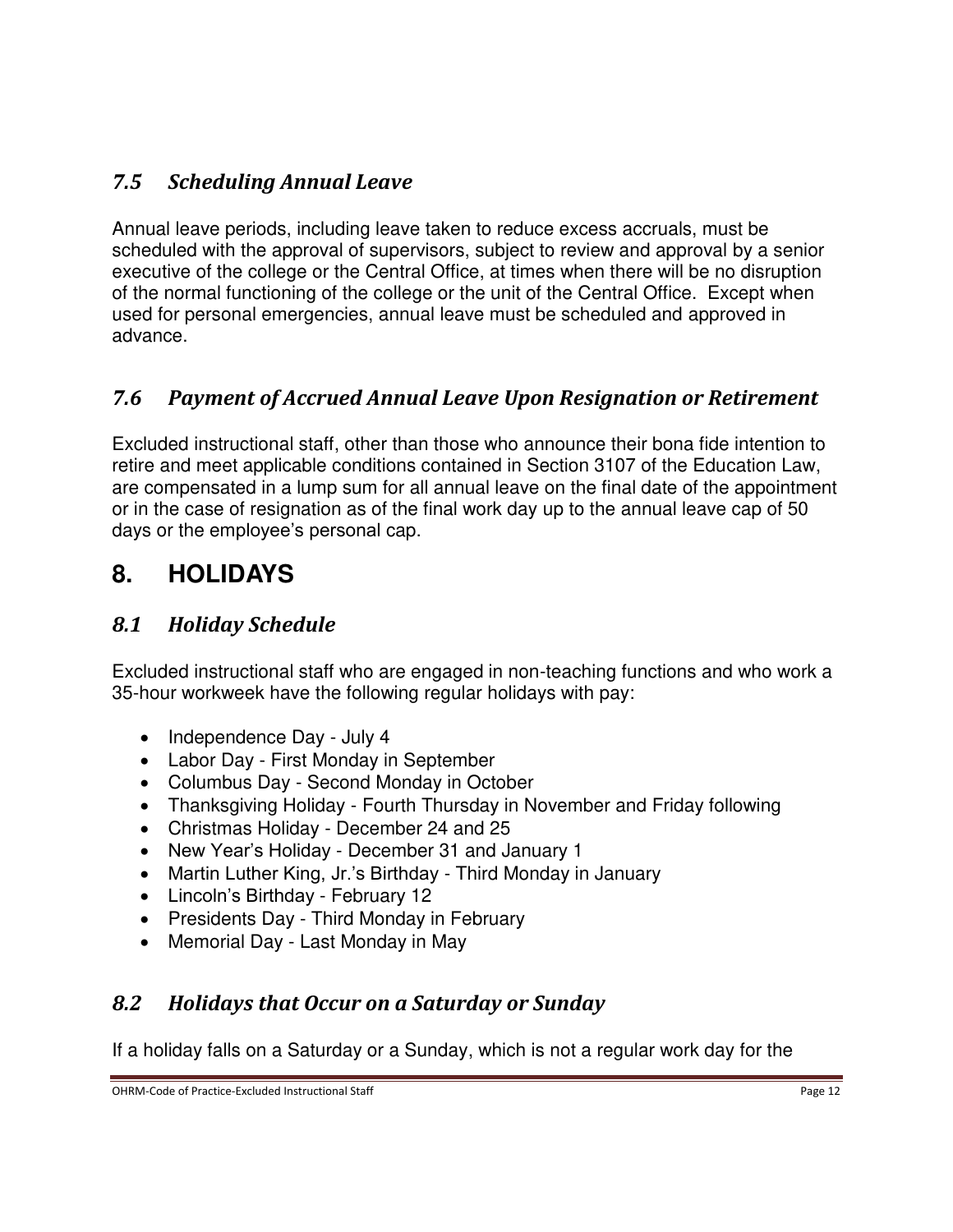employee, it is observed on the Friday before or the Monday following as designated by the University or, at the option of the University, may be designated as an unscheduled holiday, to be taken following the holiday for which it is substituted, but prior to the end of the annual leave year, with the prior approval of the employee's supervisor.

### *8.3 Unscheduled Holidays*

In addition to any unscheduled holidays provided pursuant to Section 8.2 above, there are four unscheduled holidays to be taken within the annual leave year. The record of unscheduled holidays available to and taken by each employee is maintained separately from annual leave balances or temporary disability leave balances. In no event are unscheduled holidays converted to annual leave or temporary disability leave. The four established unscheduled holidays are made available for the use of employees who are in active pay status on July 1.

### *8.4 Adjustment of Unscheduled Holidays If Employment Ends*

In the event the employer-employee relationship ends prior to the specific dates listed below, an appropriate adjustment is made in the employee's annual leave balance or the final pay check of the employee.

**Date Number of Unscheduled Holidays to Which Employee Is Entitled** 

| July 1    | One day    |
|-----------|------------|
| October 1 | Two days   |
| January 1 | Three Days |
| April 1   | Four Days  |

Thus, an employee who uses four unscheduled holidays in September, and resigns in February owes the university one day of annual leave or one day's pay. Employees who join the University or are appointed after July 1, October 1, or January 1, but before April 1 are credited with a proportionate number of unscheduled holidays available in units of one full day. Similarly, an employee who is appointed in December is credited with two unscheduled holidays.

### *8.5 Use of Unscheduled Holidays*

A request to take a specific day as an unscheduled holiday is made in accordance with the usual practices at the college. Unscheduled holidays must be taken within the annual leave year in which they are earned, and they may not be carried into the next annual leave year. Unscheduled holidays must be taken as full days.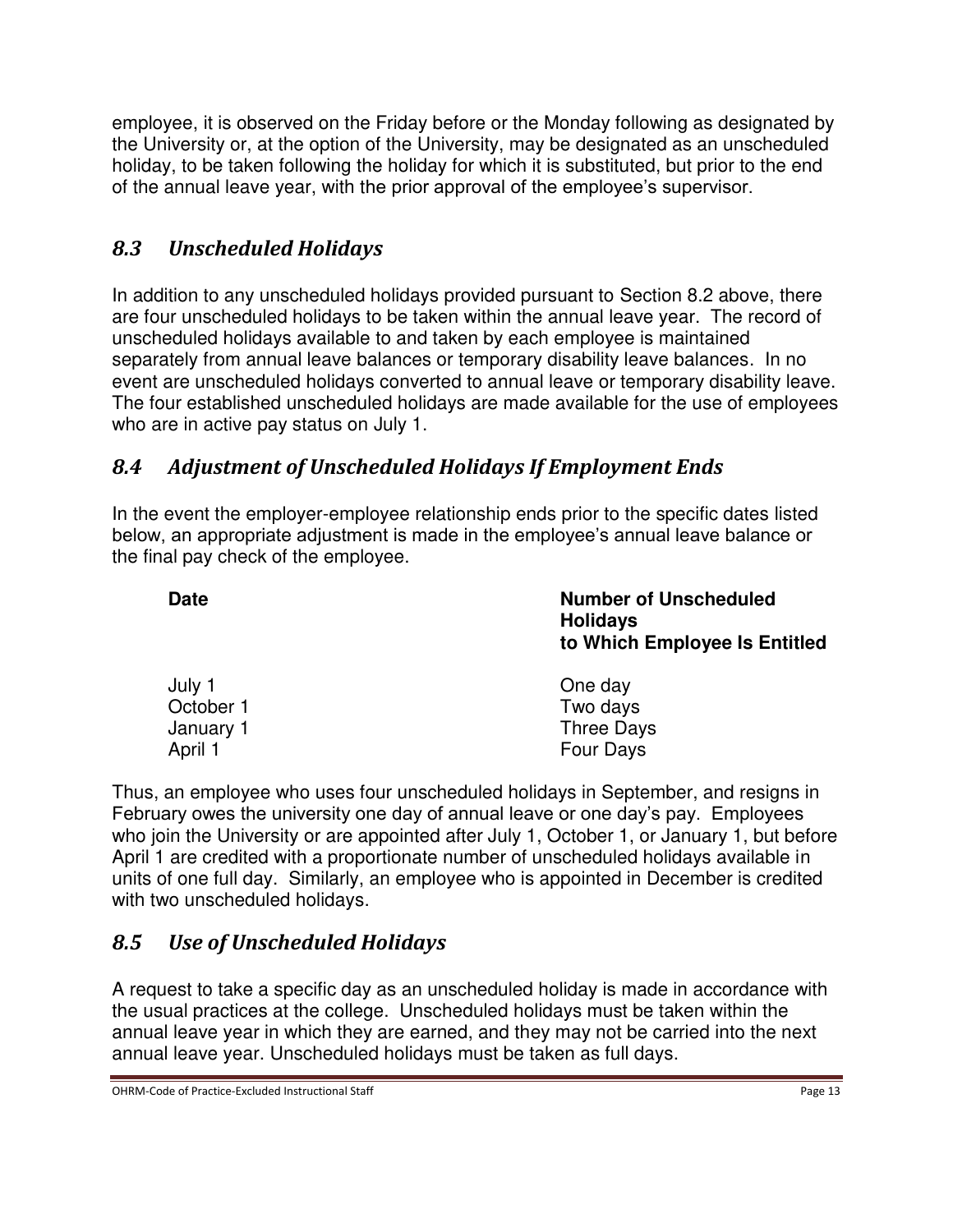# **9. TEMPORARY DISABILITY LEAVE**

### *9.1 Definition, Use, Accrual*

Temporary Disability Leave is defined as any temporary physical or mental incapacity including pregnancy, complications of pregnancy and childbirth. Excluded instructional staff are granted temporary disability leave of twenty (20) calendar days, exclusive of Saturdays, Sundays, and authorized holidays and recesses during each year of service. The unused portion of such temporary disability leave shall be cumulative to a maximum of one hundred sixty (160) calendar days during which the college is in regular session.<sup>11</sup> For the purpose of determining an individual's allotment of temporary disability leave, this provision is effective as of the date of the employee's appointment.

### *9.2 Absence in Excess of Allotment*

Any absences in excess of the cumulative temporary disability leave accrued to the absentee shall be taken without pay, except that the Board of Trustees may, in cases of protracted disability or unusual hardship, hear recommendations from the President that this provision be waived in exceptional circumstances, without thereby establishing a precedent.

### *9.3 Computation of Temporary Disability Leave Use*

Temporary disability leave is calculated commencing from the date of first absence from assigned duties and includes all additional calendar days, exclusive of Saturdays, Sundays, and authorized holidays and recesses until such person's return. Excluded instructional staff on fractional schedules receive prorated temporary disability leave and accumulated disability leave. Temporary disability leave is earned only after a full calendar month of service and no accruals or partial accruals are granted for service of less than a full calendar month. A full calendar month of service means service from the first working day through the last working day of a given month.

#### *9.4 Notification of Illness*

 $\overline{a}$ 

Any excluded instructional staff member who is absent from duty because of a temporary disability leave must promptly notify the Office of Human Resources and his

 $11$ Employees who on September 1, 1969 were entitled to cumulative unused temporary disability leave in excess of one hundred sixty (160) calendar days shall retain the excess accumulation. However, thereafter, no temporary disability leave can be accumulated in excess of one hundred sixty (160) calendar days.

OHRM-Code of Practice-Excluded Instructional Staff **Page 14** and 2008 and 2008 and 2008 and 2008 and 2008 and 200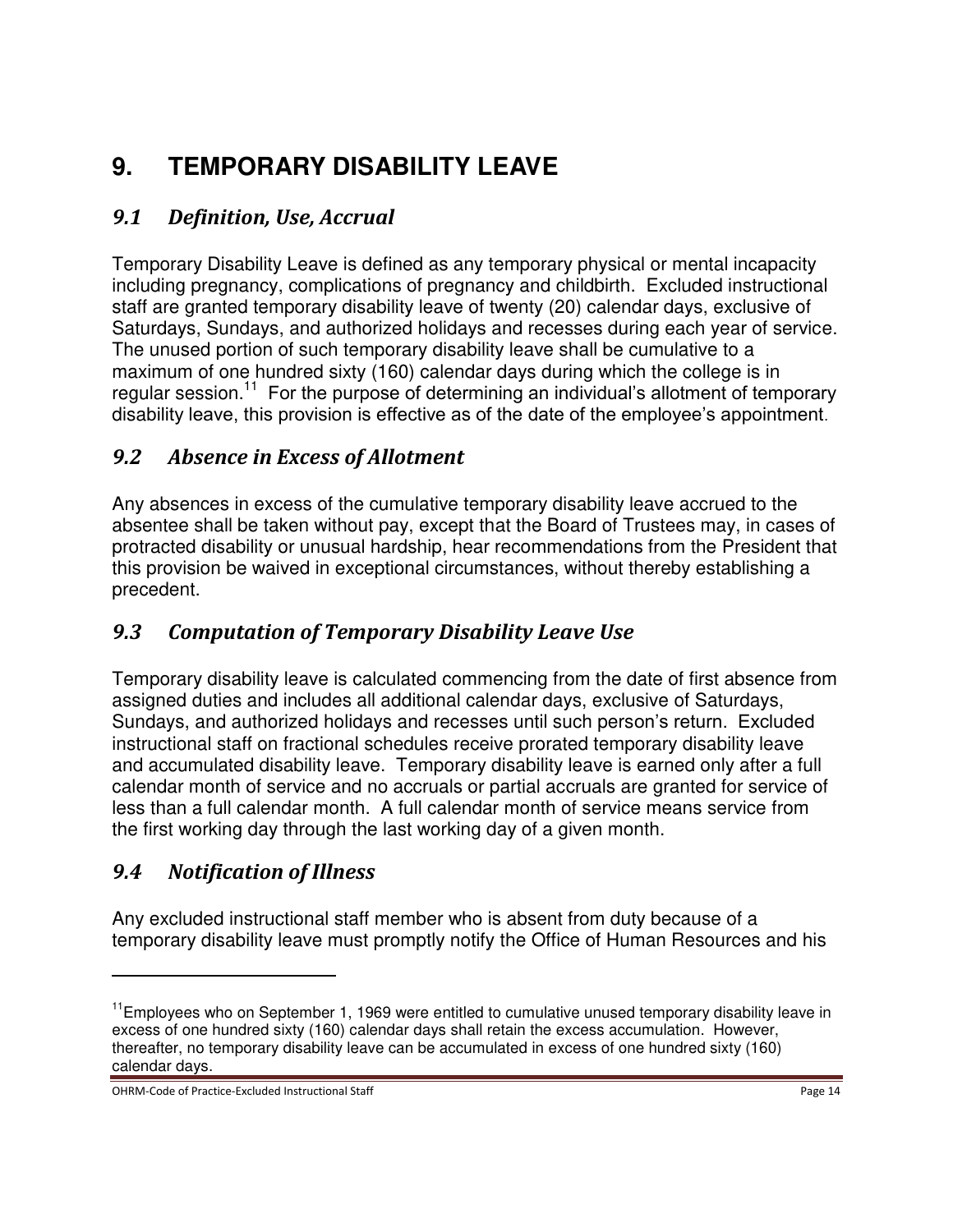or her supervisor of the nature of the temporary disability and of the probable duration of the absence.

### *9.5 Leave Advance and Repayment*

Excluded employees entitled to disability insurance benefits who have exhausted their temporary disability leave balance are advanced paid disability leave from the date of commencement of their temporary disability up to the commencement of disability insurance benefit payments, only upon presentation to the Human Resources Director of satisfactory evidence, provided by a duly-licensed physician, of illness and a prognosis that such illness is reasonably certain to result in a long-term disability that will last more than six consecutive months. Upon the employee's return to duty such advanced temporary disability leave that had been provided must be repaid through assignment of future accruals. In the event the employee resigns or voluntarily leaves the University, the remaining value of the advanced temporary disability leave shall be deducted from remaining paychecks or otherwise reimbursed to the University.

# **10. DEDICATED SICK LEAVE PROGRAM**

Excluded instructional staff members are eligible to participate in The City University of New York Dedicated Sick Leave Program. This program enables individuals who are employed full-time on an annual salary basis to donate sick leave and/or annual leave for use as sick leave by a seriously ill or injured eligible employee who has been designated by the donor. Eligible recipients may receive up to one-hundred and twenty (120) days or six (6) months of paid sick leave, whichever is greater, in any one program year (September 1 – August 31), inclusive of the annual leave period for teaching faculty. Donated leave may be approved in increments not exceeding two (2) months. The Dedicated Sick Leave Program permits donations of annual leave and/or sick leave across campuses and across titles. Staff members should contact the Human Resources Office for information regarding the details of the program.

# **11. CATASTROPHIC SICK LEAVE BANK**

Excluded instructional staff members are eligible to participate in The City University of New York Catastrophic Sick Leave Bank on the same basis as other CUNY employees. The Catastrophic Sick Leave Bank ("CSLB") is a pool of sick leave and annual leave voluntarily donated by individuals who are employed full-time on an annual salary basis for potential use as sick leave by eligible full-time employees who are also donors to the bank. Eligible recipients may receive up to ninety (90) days of paid CSLB leave in any one (1) program year (September 1 – August 31). CSLB leave may be approved in increments not to exceed one (1) month. The Catastrophic Sick Leave Bank is administered centrally by the University's Office of Shared Services.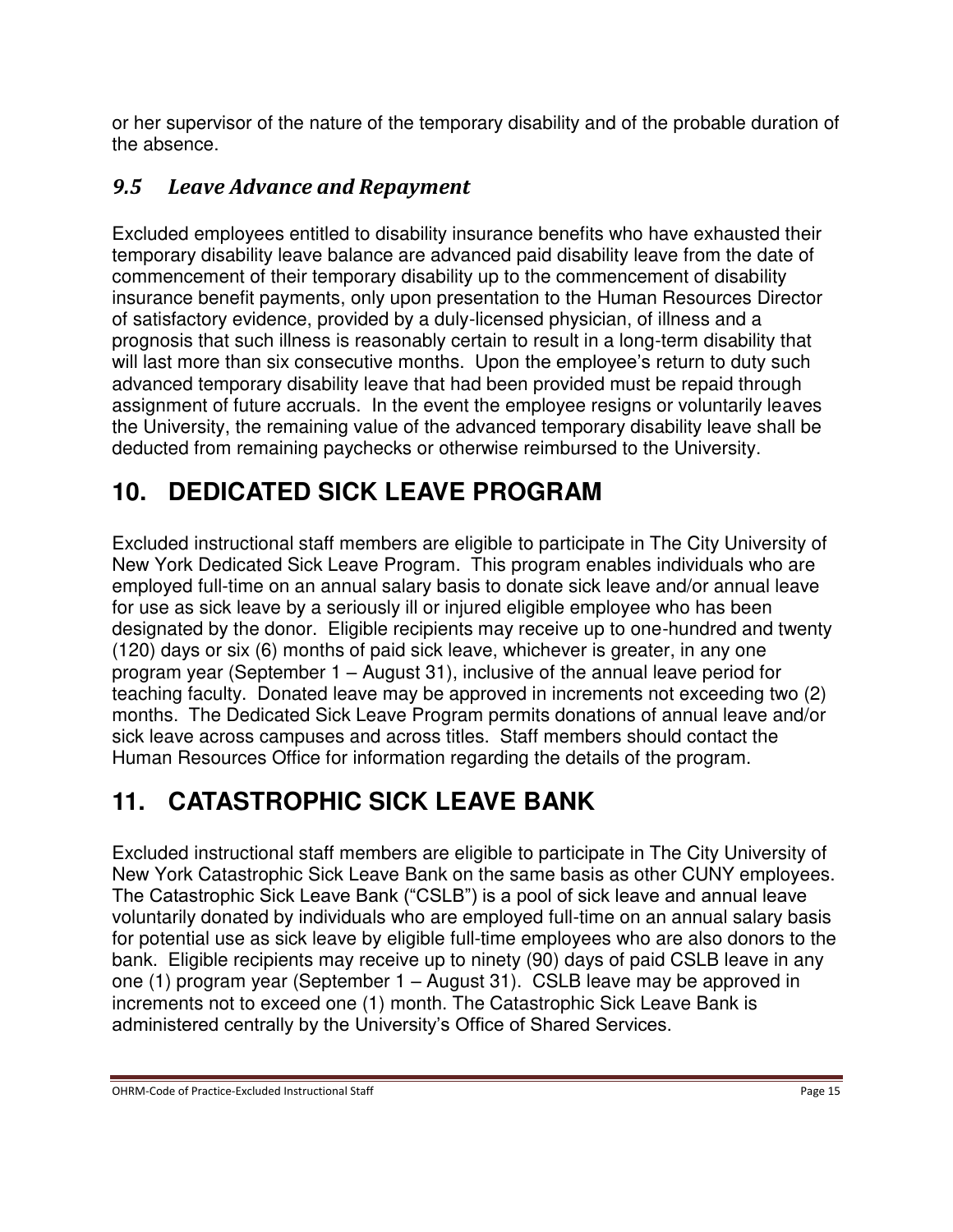# **12. OTHER LEAVES**

### *12.1 Travia Leave*

Excluded instructional staff who are members of a public retirement system and who meet the eligibility requirements for service retirement, and those who are members of the optional retirement program and who meet similar eligibility requirements to those of the public retirement system, who announce their bona fide intention to retire and file the appropriate application to retire, are granted a retirement leave of absence with full pay (known as "Travia Leave") consisting of one-half of their accumulated unused temporary disability leave up to a maximum of one semester, or the equivalent number of school days, if the employee has the maximum accrual of 160 days. The terms and conditions relating to the counting of such days, intervening vacation periods, cancellation of such leave, reinstatement to active service, etc., are governed by Section 3107 of the State Education Law.

While on Travia Leave, the staff member remains on payroll, and pension benefits may not begin until the Travia Leave is exhausted and the employee is no longer on the payroll. He/she does not continue to earn temporary disability leave, annual leave or unscheduled holidays while on Travia Leave.

To receive Travia Leave an excluded instructional staff member must:

a) Participate in one of the public retirement systems (such as NYCERS or TRS) or the Optional Retirement Program (TIAA/CREF) and be eligible for pension benefits; and

b) Announce his/her bona fide intention to retire and file the appropriate retirement application.

For staff in excluded instructional staff positions who participate in one of the public retirement systems (*e.g.*, NYCERS or TRS), the eligibility requirements for Travia Leave are the same as the eligibility requirements for paid service retirement, *i.e.*, a combination of years of service and age, which vary depending upon the date of hire.

For excluded instructional staff members who participate in the Optional Retirement Program, the eligibility requirements for Travia Leave are generally 55 years of age with a minimum of five years of service.

### *12.2 Paid Parental Leave*

Full-time excluded instructional staff who have a minimum of one year of service are entitled to a leave of absence with full pay to care for a newborn or newly adopted child up to five (5) years of age for a period not to exceed eight weeks. Paid parental leave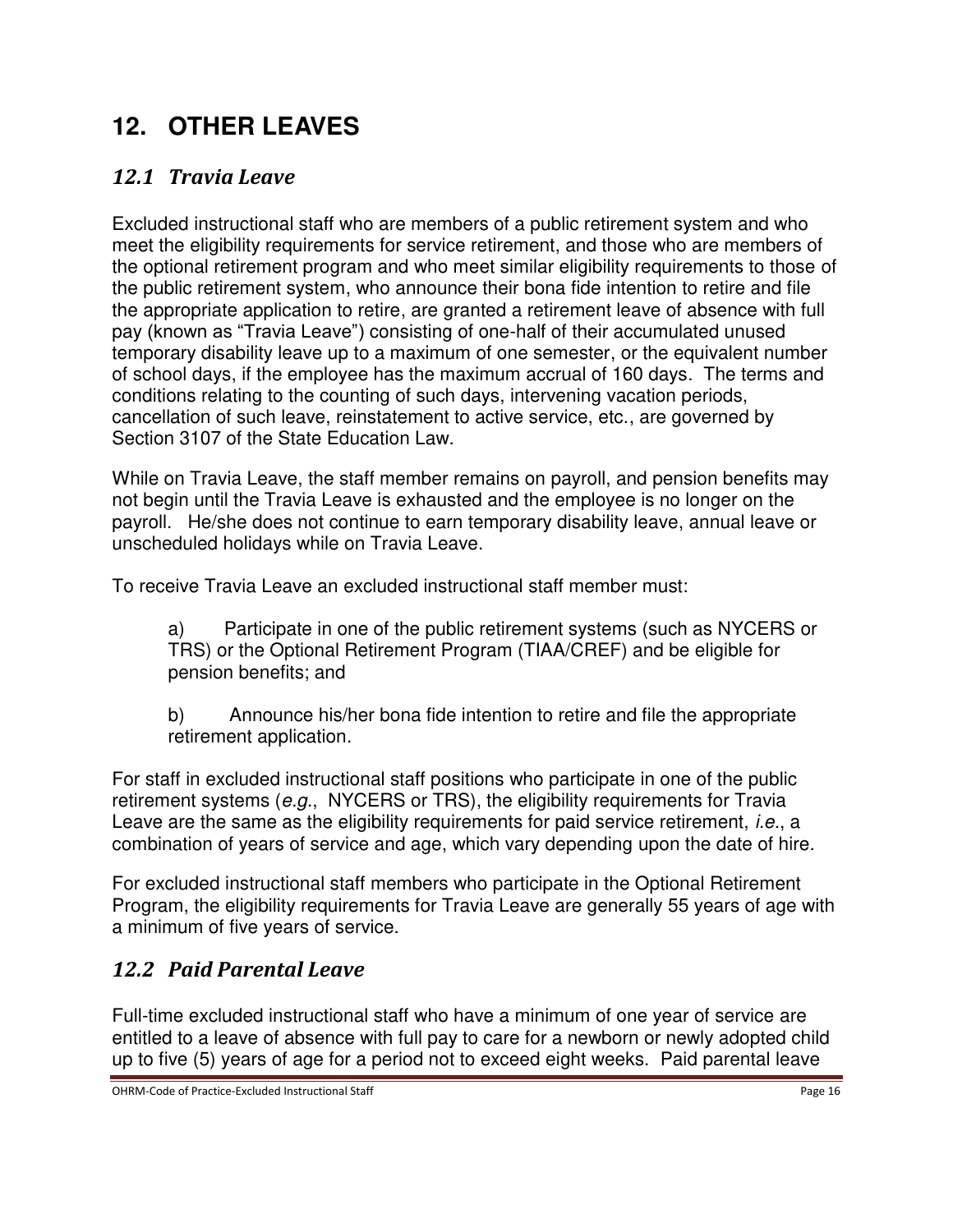must be taken immediately upon the birth or adoption of the child. For the birth mother, paid parental leave shall commence immediately upon the expiration of approved use of temporary disability leave related to childbirth. Paid parental leave may be taken prior to the birth when deemed medically necessary for the birth mother, and the birth mother does not have sufficient temporary disability leave to cover that period. Paid parental leave may also be taken prior to the adoption of the child, when necessary to fulfill the legal requirements for an adoption (*e.g.,* foreign travel).

If both parents are CUNY employees, one parent must postpone the commencement of his/her paid parental leave until the expiration of the other parent's paid parental leave. The couple would be eligible for two consecutive leaves limited to a combined total of 14 rather than 16 weeks. In no event may either parent take a leave of more than 8 weeks. The couple may appeal to the President of the College for permission to take the leave concurrently. The decision of the President is final.

The employee must give notice of intent to take paid parental leave to his/her department chair or unit head and to the Director of Human Resources at least 90 calendar days prior to the proposed date of the leave or when the employee has knowledge of the impending birth or adoption, whichever occurs later.

As with other paid leaves, the period during which the employee is on paid parental leave will count as service.

Paid parental leave taken pursuant to this program will run concurrently with Family Medical Leave Act ("FMLA") leave and the unpaid parental leave provided below, to the extent that such leave is available to the employee.

#### *12.3 Unpaid Parental Leave*

Special leaves for the purpose of caring for a newborn infant are granted to excluded instructional staff upon notification to the President and application for such leave, provided the applicant has legal responsibility for the care and/or support of said child. Insofar as it is practicable, such leave shall begin on February 1 or September 1 unless the date of the birth of the child is such as to render these times inappropriate. The duration of the leave is ordinarily for one full semester. In exceptional cases, the President may terminate such leave during the college term, provided that there is an appropriate opening in which the applicant's service may be utilized. An extension of such leave is permitted on request for a period not in excess of one year from the end of the original leave. No further extensions are permitted. If the duration of the leave is less than one calendar year, it is credited toward salary increments; if it is one calendar year or more, it is not to be credited toward salary increments.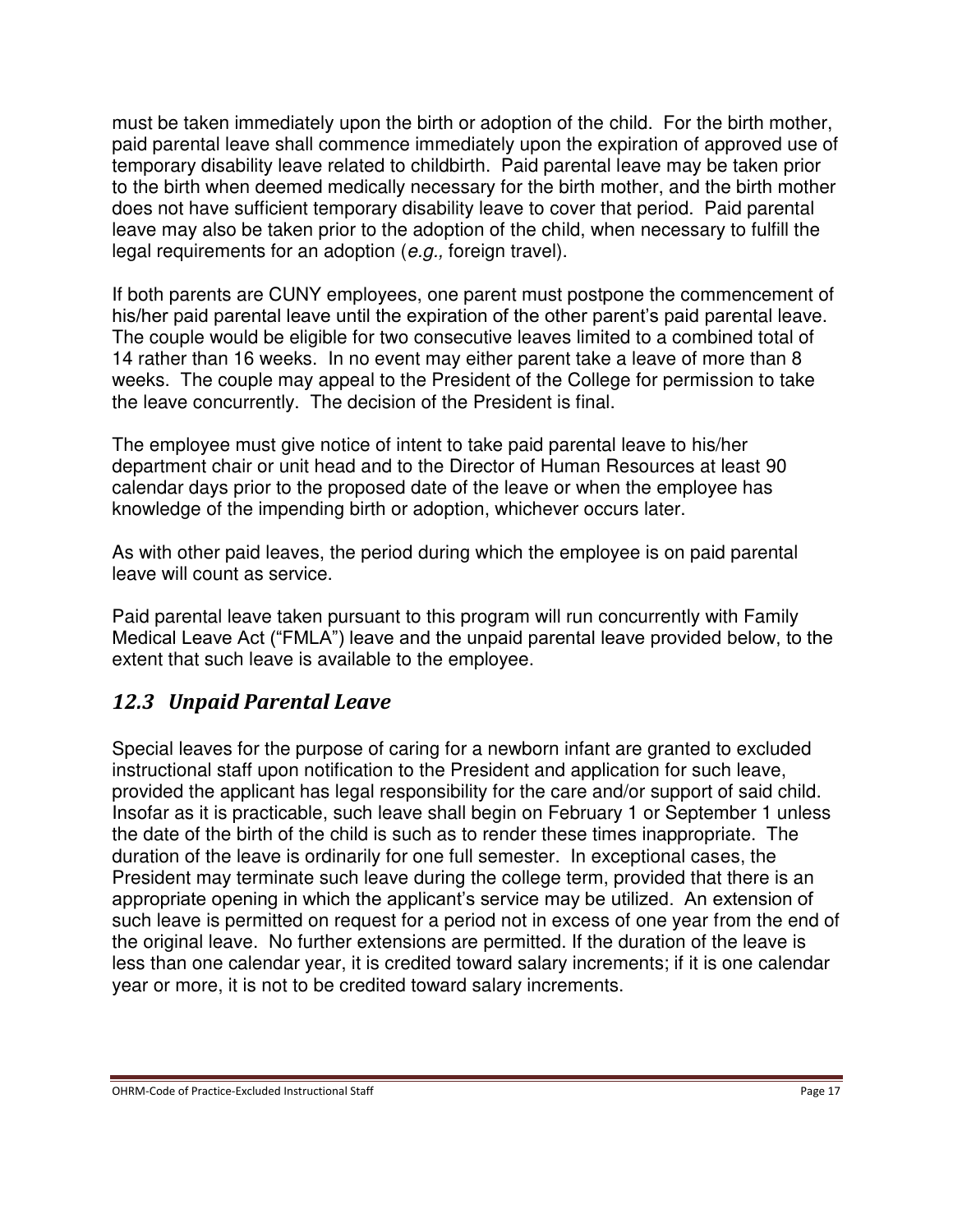### *12.4 Family and Medical Leave*

Excluded instructional staff are covered under the provisions of the Family and Medical Leave Act, which permits an eligible staff member to take a leave for the following purposes: for the birth of a son or daughter and to care for the newborn child; for placement with the employee of a son or daughter for adoption or foster care; to care for the employee's spouse, domestic partner, or parent with a serious medical condition; or for the employee's own serious medical condition or for any qualifying exigency arising out of the fact that the spouse, or a son, daughter, or parent of the employee is on active duty (or has been notified of an impending call or order to active duty) in the Armed Forces in support of a contingency operation.

### *12.5 Jury Duty*

Excluded instructional staff who are required to serve on a jury, or are required to report to court in person in response to a jury duty summons, or are required to report for jury examination, or to qualify for jury duty, receive their regular salary during such absences provided that they remit to the University an amount equal to the non-travel compensation received by them, if any, for jury duty.

# **13. PROFESSIONAL EVALUATION**

It is recommended that a written evaluation be developed by the appropriate supervisor, signed by the excluded instructional staff member and placed in the personnel file prior to the date of reappointment. Excluded employees should be evaluated against individual expectations and goals that have been established at the beginning of the appointment year.

## **14. SALARIES**

### *14.1 Salary Schedules*

Excluded instructional staff are placed on the salary schedule for their instructional staff in the PSC/CUNY collective bargaining agreement.

#### **14.1.1 Movement Within Schedule**

Movement within schedule is defined as movement from one schedule step to the next higher step in the same schedule. Except as otherwise specified herein, Article XII of the *Bylaws of the Board of Trustees* governs movement within schedule. For excluded instructional staff in Higher Education Officer series titles, movement within schedule takes place on the January first or July first following completion of at least eleven (11) full months of service. For all other excluded instructional staff, the movement within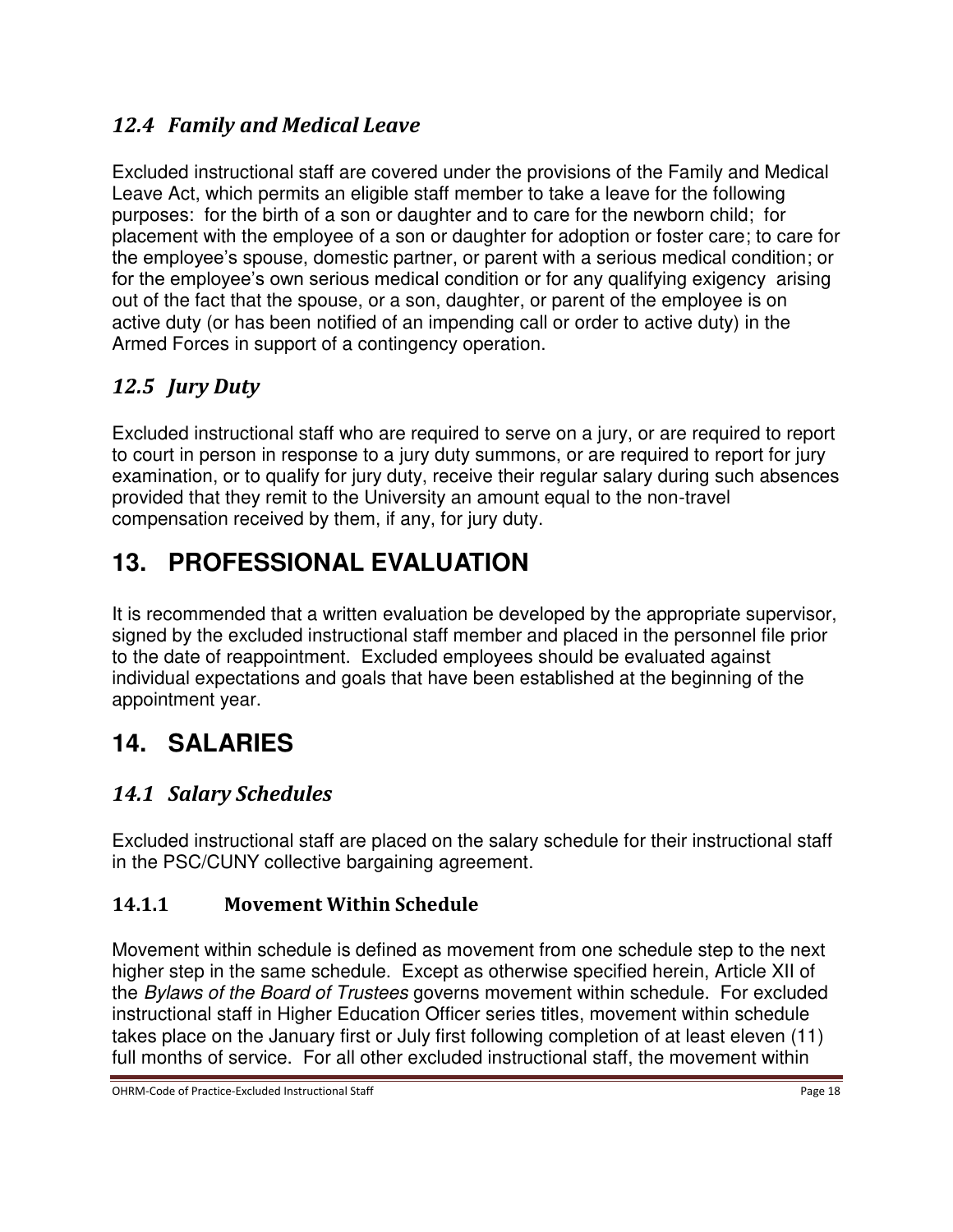schedule takes place on the January first of each succeeding year following completion of at least ten (10) full months of service.

### **14.1.2 Five and Seven Year Step Increases**

Excluded employees in the titles Professor, Associate Professor, Assistant Professor, Instructor II, Lecturer, Lecturer Doctoral Schedule, Higher Education Officer, Higher Education Associate, Higher Education Assistant, Assistant to Higher Education Officer, Assistant to Higher Education Officer II, in the Registrar series, and in the College Laboratory Technician series will receive the five-year step (the penultimate step on the schedule) no later than upon completion of five years of service at the last one-year step (the step immediately preceding it on the schedule). Excluded instructional staff in the titles listed above will receive the seven-year step (the last step on the schedule) no later than upon completion of two years of service at the five-year step.

### **14.2 Performance Bonus Program for Full-Time Excluded Instructional Staff**

Subject to the annual approval of the Chancellor or the Chancellor's designee, there is a Performance Bonus Program for full-time excluded instructional staff to reward high performance, recognize exceptional work in service to the University, and attract, motivate, and retain exceptional employees.

To be eligible for a performance bonus, excluded employees must be evaluated against individual expectations and goals and must demonstrate exceptional performance beyond normal expectations. Managers must be able to document specific achievements that have made important, measurable contributions, and to provide specific examples of exceptional overall performance during the evaluation year. The bonus may be for an amount up to 7% of the excluded employee's salary. The bonus is not added to the base salary, but it is pensionable. The colleges fund the bonus payments directly.

To be eligible, employees must have served full-time in a position that excludes them from PSC representation as of the annual evaluation date, have served in the position for a minimum of one full appointment year, and hold a regular (*i.e.*, not substitute) appointment. Employees who have been on leave during the evaluation year may be considered for a bonus provided that they have worked at least six-months during the evaluation year.

Section 5.15 of the Manual of General Policy outlines the responsibilities, process and implementation of the Performance Bonus program.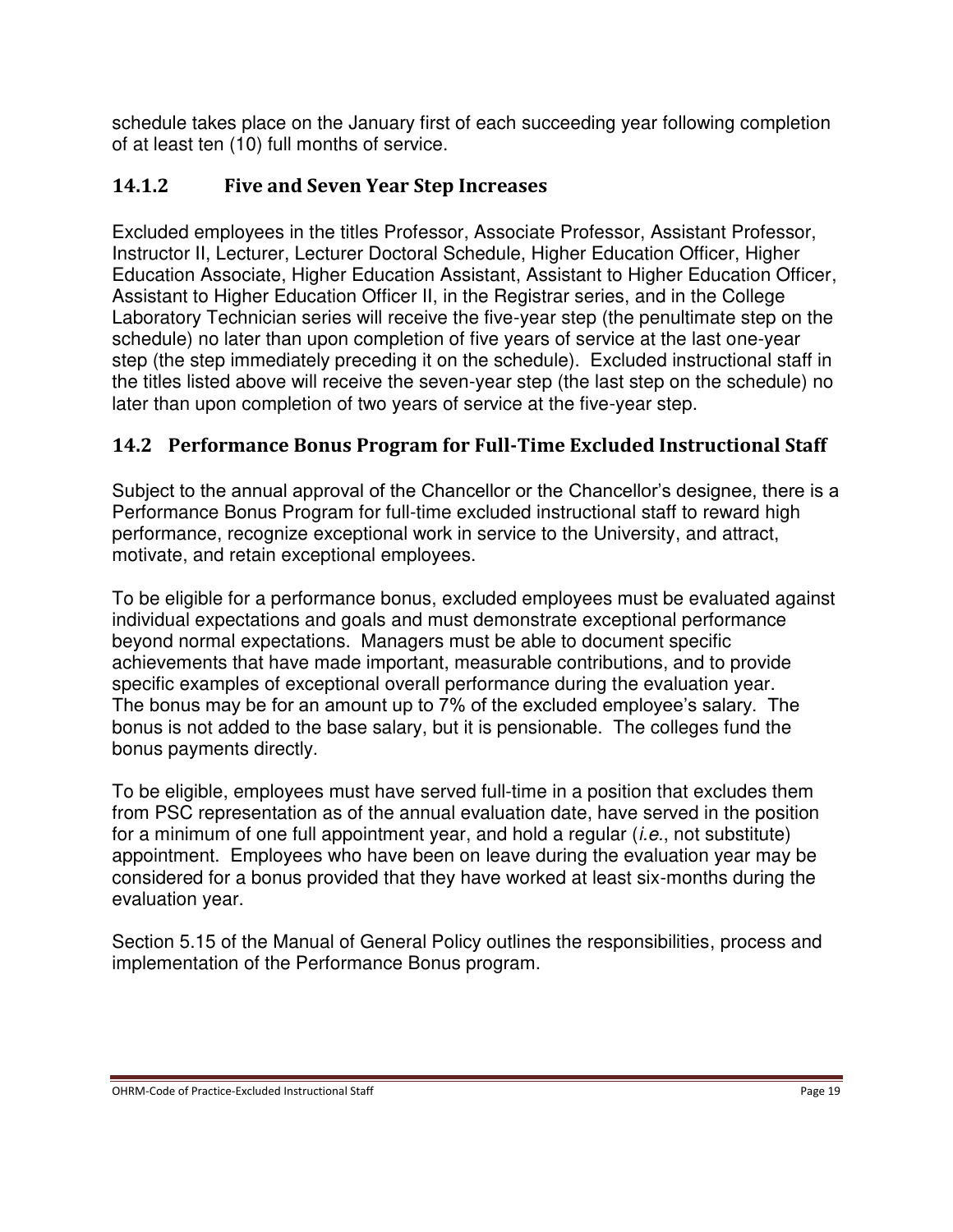## **15. RESEARCH, FELLOWSHIP AND SCHOLAR INCENTIVE AWARDS**

The awards discussed in this section are available only to excluded instructional staff who are appointed in faculty titles.

### *15.1 Research Funding*

Funds for research are available without restriction to eligible members of the instructional staff, and junior members of the faculty in particular, who are on the regular University payroll processed through the Office of the Comptroller of the City or State of New York. Research funding is used to support activities in the creative arts and all academically relevant research in the areas of natural science, social science and humanities, including but not limited to research related to curriculum development, improvement in teaching, adaptation of standard educational techniques to special clientele and the relationship between technical or occupational training and the liberal arts curriculum.

### *15.1.1 University Committee on Research Awards*

The University Committee on Research Awards, appointed by the Chancellor, with representation among the biological sciences, the physical sciences, the humanities, the professional schools, and non-classroom professionals, is charged with the responsibility to make, in its discretion, research grants to individual instructional staff members of The City University of New York.

### *15.2 Fellowship Awards*

Application may be made for one of three types of fellowship leaves:

- a) a full year leave at 80% of the bi-weekly salary rate
- b) a one-half year leave at 80% of the bi-weekly salary rate
- c) a one-half year leave at full pay.

#### **15.2.1 Eligibility**

Funds for fellowship awards are limited to tenured instructional staff members on the permanent instructional staff (and Lecturers with CCEs), who have completed six years of continuous paid full-time service with the University exclusive of non-sabbatical or fellowship leave. Individuals in professorial titles who are on leave from the title Lecturer with a CCE are also eligible for a fellowship award. Service includes service in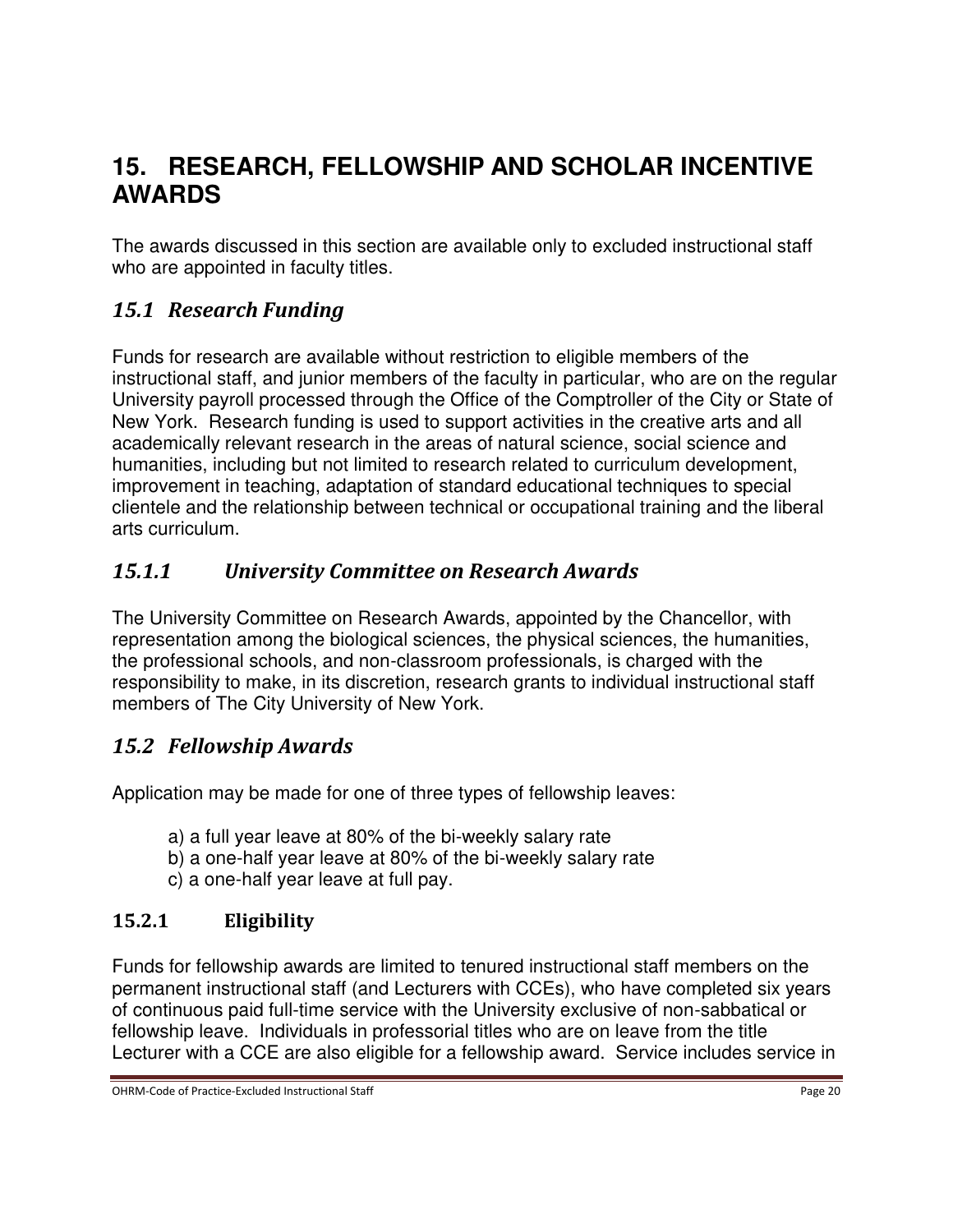a school or college maintained in whole or part with City funds immediately preceding service in a college or institution under the jurisdiction of the Board of Trustees, provided that credit such prior service does not exceed three (3) years.

### **15.2.2 Application**

Applications for fellowship leaves may be made for (a) Research, (b) Improvement of teaching, or (c) Creative work in literature or the arts. Such applications must state that the applicant will continue to serve for at least one year after expiration of the term of his/her leave unless this provision is expressly waived by the Board of Trustees. The application is submitted in the form of a plan to the Provost. If the Provost approves, he/she forwards the application to the President with his/her endorsement. The President transmits the application to the Board of Trustees, with his/her recommendation.

### **15.2.3 Considerations**

The Board of Trustees considers the advantage of the applicant as a scholar and teacher to be expected from such a fellowship award, and the consequent advantage through his/her service to the college. Special consideration is given to those applicants who have not had a sabbatical leave or fellowship leave in fourteen (14) or more years.

### **15.2.4 Termination of Leave**

Employees who receive a full-year fellowship leave may, at their option, upon written notice to the President no later than October 30 or March 30, whichever is applicable, terminate the fellowship leave after one-half year. Where fellowships are terminated upon request of the employee, such termination relieves the University of any obligation to further claims for the second half of the leave, but does not reduce the time period or other qualifications required for consideration for a subsequent fellowship leave.

### **15.2.5 Retirement Credit**

The University will request the appropriate retirement system to credit the period of the fellowship leave as service for retirement purposes. The period of the fellowship leave is credited for increment purposes.

### *15.3 Library Staff*

Fellowship leaves received by members of the instructional staff who serve in the libraries will be of the same duration as those of other instructional staff. Members of the instructional staff who serve in libraries do not accrue annual leave during the period of the fellowship leave.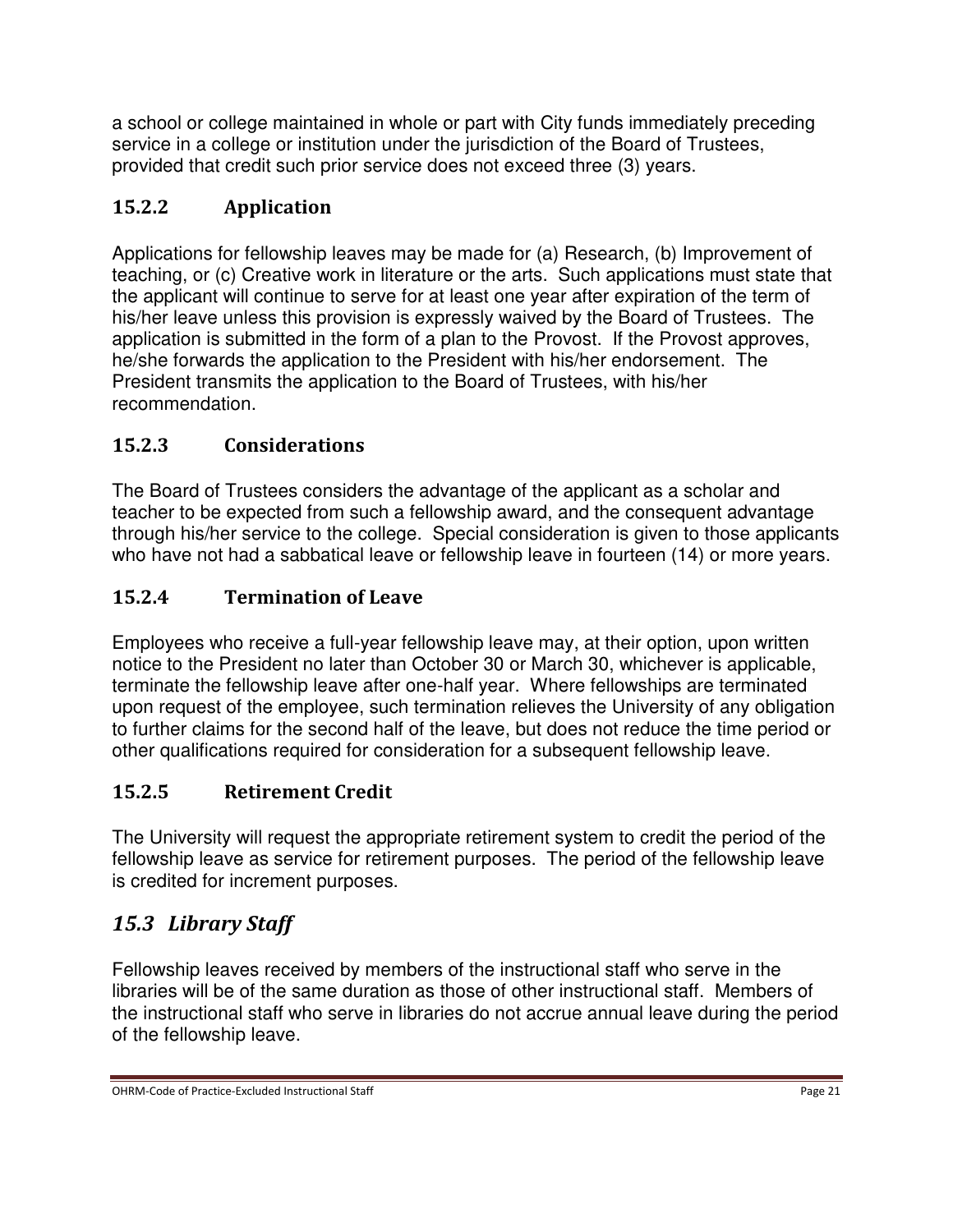### *15.4 Professional Reassignments in Libraries*

Instructional staff who serve in the libraries may be granted a paid leave not to exceed five weeks during any year commencing September 1 and ending August 31 for research, scholarly writing, and other recognized professional activities that enhance their contribution to the City University. The reassignments are subject to approval by the personnel and budget committee of the library department and appropriate collegewide committees.

### *15.5 Scholar Incentive Awards*

Scholar Incentive Awards of not less than one semester nor more than one year are available to full-time employees in the following titles: Professor, Associate Professor, Assistant Professor, Instructor, Lecturer, University Professor, Distinguished Professor and Medical series. The only purpose of the Awards is to facilitate bona fide and documented scholarly research. Other projects or proposals (*e.g.*, meeting degree requirements, study, service outside the University) or reasons (*e.g.*, professional career, personal) are not considered for these Awards.

#### **15.5.1 Application**

The application is submitted in the form of a plan to the Provost. If the Provost approves, he/she forwards the application to the President with his/her endorsement. Such endorsement must state that the work the applicant intends to do is consonant with the principles of the Scholar Incentive Award. Upon positive recommendation of the President, the application is forwarded to the Chancellor for review and recommendation.

#### **15.5.2 Eligibility and Compensation**

The following principles for Scholar Incentive Awards apply:

 a) A candidate must be a full-time member of the instructional staff in one of the above titles.

 b) The candidate has completed not less than one full year of continuous paid full-time service with the University before becoming eligible for a Scholar Incentive Award. A candidate is eligible for a subsequent Scholar Incentive award after six years of creditable service with the University since the completion of the last Scholar Incentive Award. A Scholar Incentive Award may not be held concurrently with a fellowship leave.

 c) If a Scholar Incentive Award is immediately preceded by full-time continuous service creditable for tenure or a Certificate of Continuous Employment or a fellowship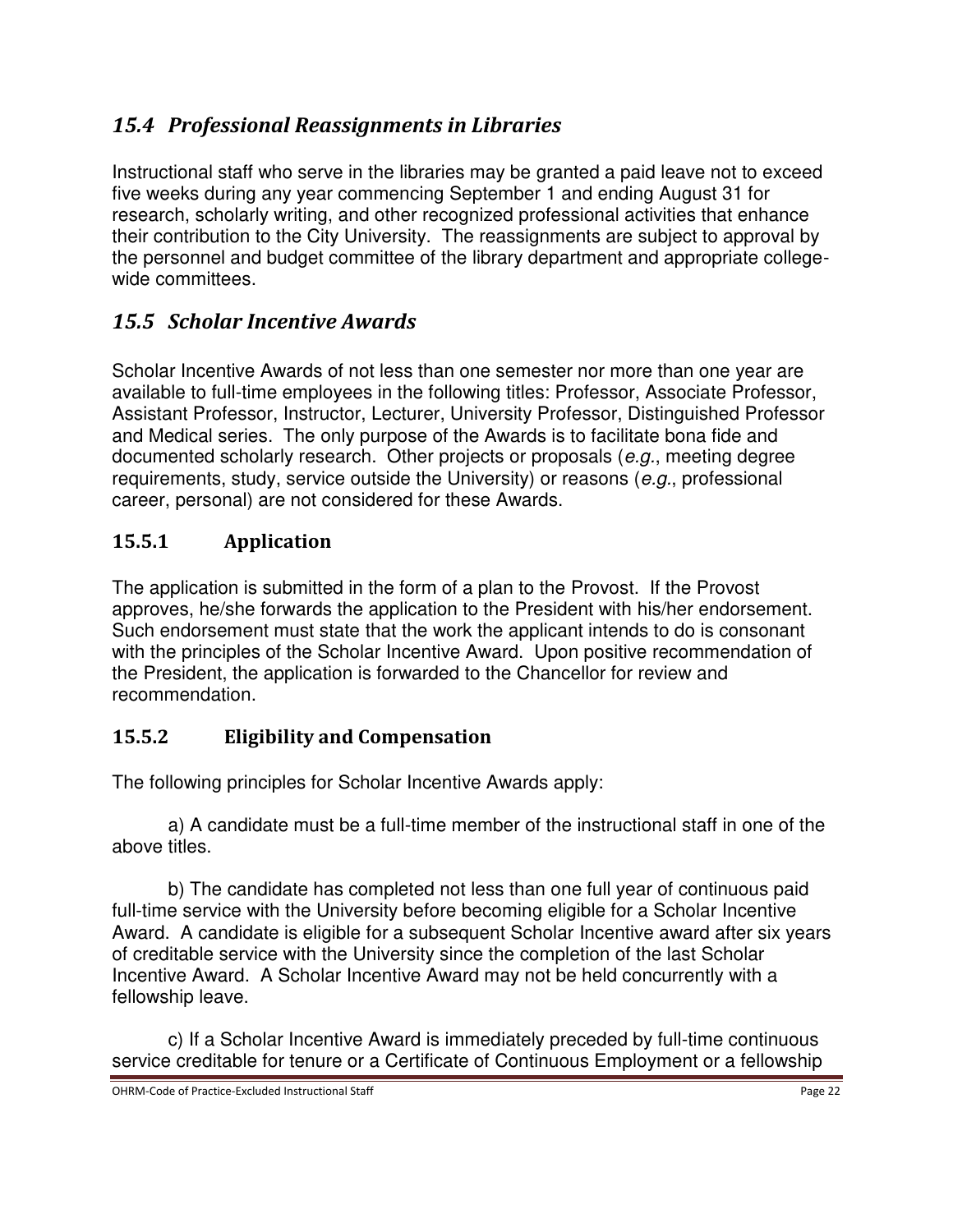leave and immediately followed by such full-time continuous service, the period of creditable service immediately preceding the Scholar Incentive award shall be counted in computing the years of service required for the granting of tenure, Certificate of Continuous Employment or fellowship award.

 d) A candidate may be compensated by the University for up to 25% of annual salary rate. The total amount of money earnable with outside support and the University salary may not exceed 100% of the annual salary rate that the person would have received without the leave. The amount may be less than 25% if the amount of any outside fellowship and grant support would result in earnings above 100% of salary.

# **16. HEALTH INSURANCE/WELFARE BENEFITS**

### *16.1 Benefits Information*

Specific information regarding health insurance and welfare benefits may be obtained from the college benefits officer.

### *16.2 Health Insurance*

Health insurance for excluded full-time instructional staff is provided through the New York City Health Insurance Program.

### *16.3 Retiree Health Insurance*

### **16.3.1 Members of the New York Teachers Retirement System**

Health insurance through the New York City Health Insurance Program is available to excluded full-time instructional staff who retire as members of a public retirement system (*e.g.*, New York City Teachers Retirement System).

### **16.3.2 Members of TIAA/CREF**

Health insurance through the New York City Health Insurance Program is available to excluded instructional staff who, as members of the Optional Retirement Program (TIAA/CREF) have separated from CUNY service and are collecting a retirement benefit based on their service at CUNY, if and when the following conditions are met:

- a) For instructional staff initially appointed to a full-time annual position on or before June 30, 1976:
	- (1) Separated from CUNY service at age 55 or over with at least (10)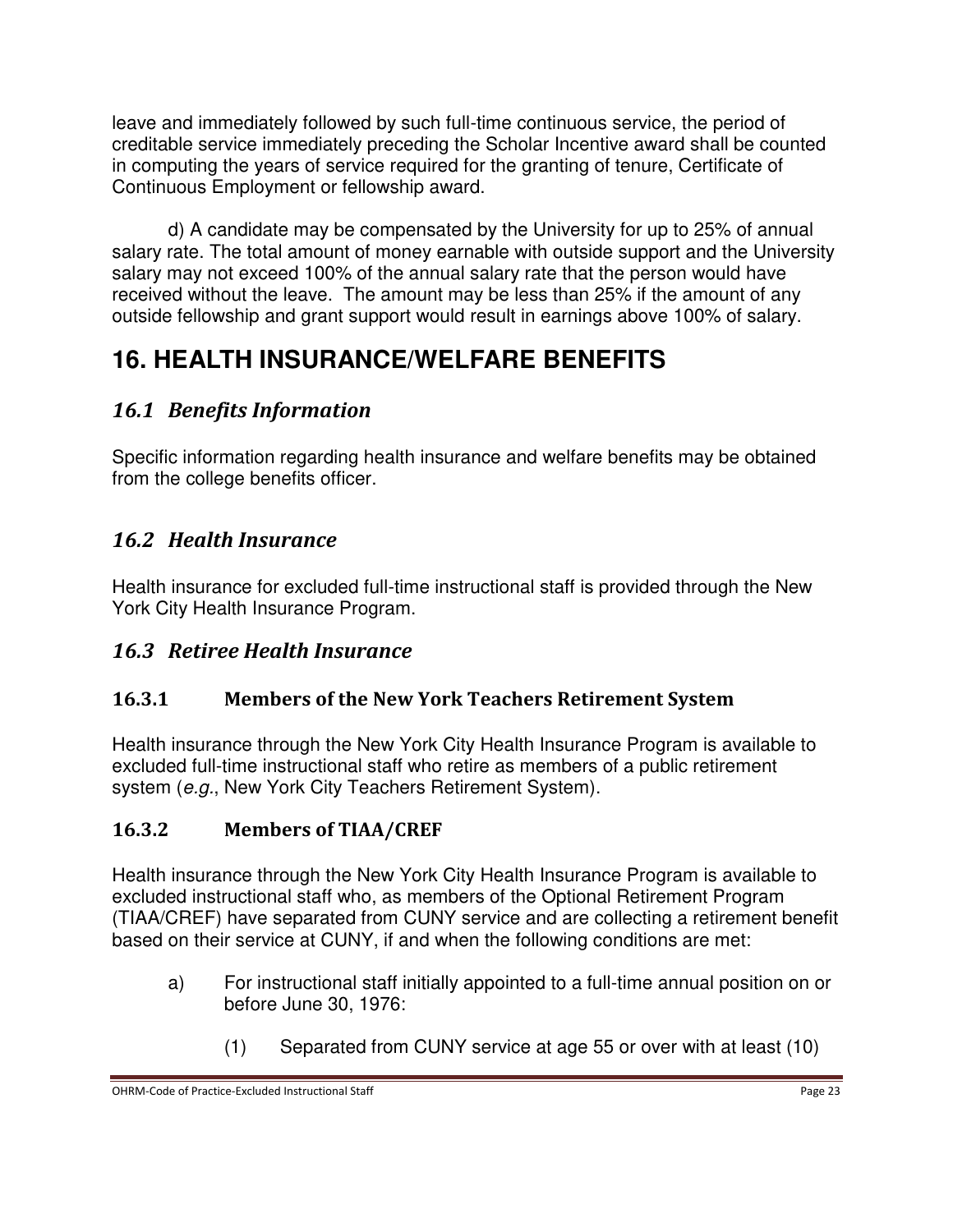years of pensionable, continuous, full-time CUNY service, OR

(2) Separated from CUNY service prior to age 55 with at least fifteen (15) years of pensionable, continuous full-time CUNY service and attained the age of 55.

b) For instructional staff initially appointed to a full-time annual position between July 1, 1976 and August 31, 1985:

(1) Separated from CUNY service with at least fifteen (15) years of pensionable, continuous, full-time service and attained the age of 62, OR

(2) Separated from CUNY service with at least ten (10) years of pensionable, continuous, full-time CUNY service and no subsequent fulltime employment in a college, university, or other institution of postsecondary education related to the duties performed while in active service at The City University or to duties normally performed by the instructional staff at The City University and attained the age of 62.

c) For instructional staff initially appointed to a full-time annual position on or after September 1, 1985:

(1) Separated from CUNY service at age 62 or over with fifteen (15) years of pensionable, continuous, full-time CUNY service, OR

(2) Separated from CUNY service prior to age 62 with fifteen (15) years of pensionable, continuous, full-time CUNY service and no subsequent full-time employment in a college, university, or other institution of post-secondary education related to the duties performed while in active service at The City University of New York or to duties normally performed by the instructional staff at The City University and attained the age of 62.

d) "Continuous service," as used in this section, is not broken by any approved leave of absence without pay. The period of such approved leave without pay does not count toward the total number of years required for eligibility.

### *16.4 Welfare Benefits*

The University makes contributions to the PSC/CUNY Welfare Fund on behalf of excluded instructional staff for such benefits as dental, optical, and prescription drug benefits. The PSC/CUNY Welfare Fund is responsible for determining eligibility and benefits.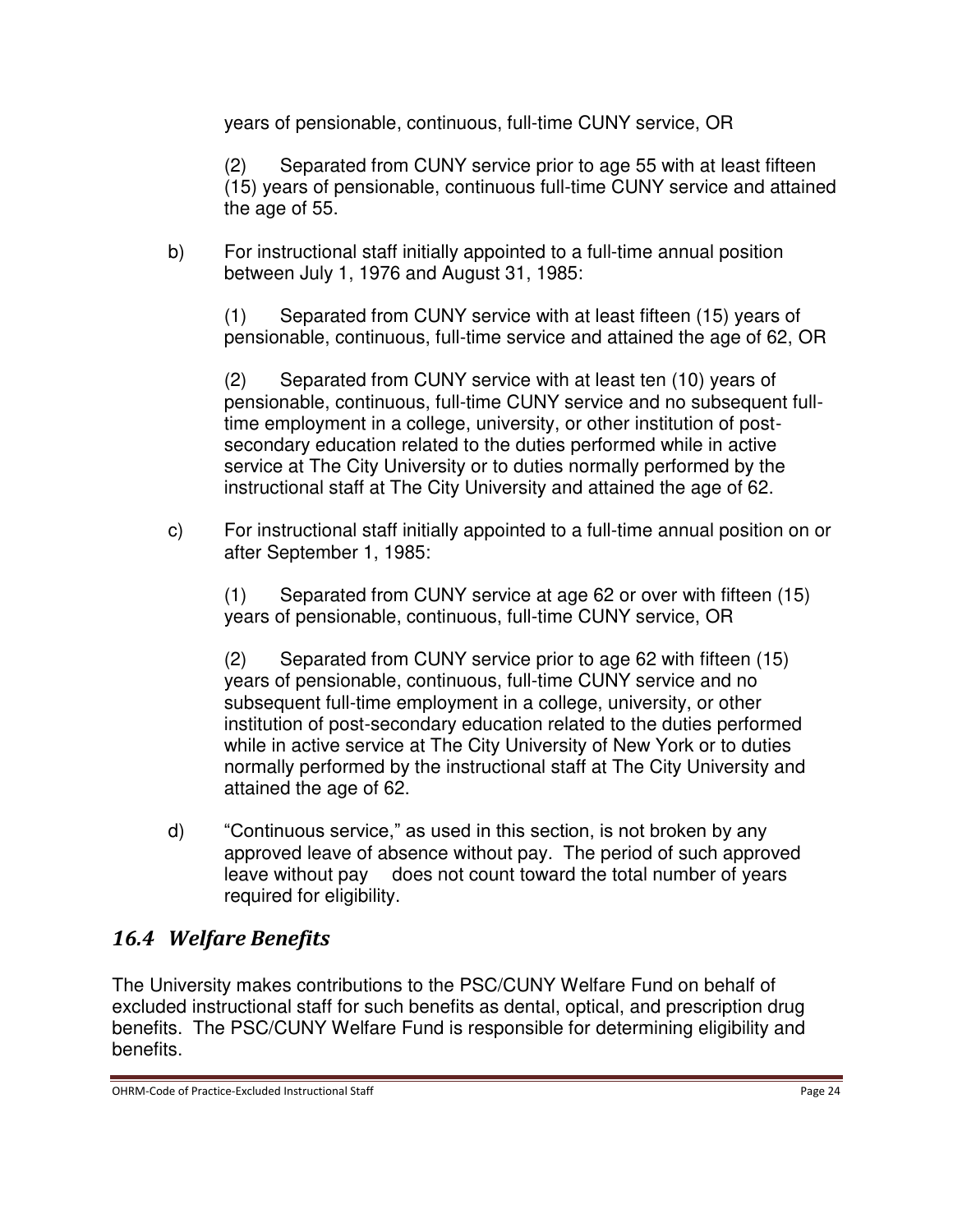### *16.5 Retiree Welfare Benefits*

Excluded instructional staff who are eligible for and receiving New York City retiree health insurance benefits (see Sections 15.2.1 and 15.2.2 above) are also eligible for welfare benefits provided through the PSC/CUNY Welfare Fund.

### *16.6 Healthcare Benefits Upon Disability*

An excluded member of the full-time instructional staff who participates in the Optional Retirement Program, who becomes disabled, and who is determined by the United States Social Security Administration or by the TIAA/CREF disability program or its successor to be physically or mentally incapacitated for the performance of duty, is eligible to receive paid New York City Employee Benefits Program basic health benefits, provided that s/he had completed at least ten (10) years of full-time service at The University immediately prior to being disabled; s/he is receiving a retirement benefit from the Optional Retirement Program; and s/he receives no basic health coverage from another source.

In the event that the United States Social Security Administration determines that the instructional staff member is not disabled, and the instructional staff member's disability claim has not been reviewed by TIAA/CREF or its successor, at the request of the instructional staff member, he/she and The City University of New York shall designate a mutually acceptable physician to review the instructional staff member's claim that s/he is physically or mentally incapacitated for the performance of duty, applying the identical standards and criteria as the New York City Teachers' Retirement Program. If the instructional staff member is determined by the designated physician to be physically or mentally incapacitated for the performance of duty, s/he shall be eligible for the New York City Employee Benefits Program basic health benefits, provided that s/he had completed at least ten (10) years of full-time service at The University immediately prior to being disabled, s/he is receiving a retirement benefit from the Optional Retirement Program, and s/he receives no basic health coverage from another source. In the event that the disability is the result of a work-related injury, the length of service requirement is waived.

## **17. RETIREMENT**

### *17.1 Available Retirement Plans*

New York State law mandates that full-time excluded instructional staff members enroll in a retirement system, unless the employee is a retiree collecting a pension from New York State or any of its political subdivisions. A new instructional staff member has 30 days from his/her appointment date to choose a retirement program; the choice is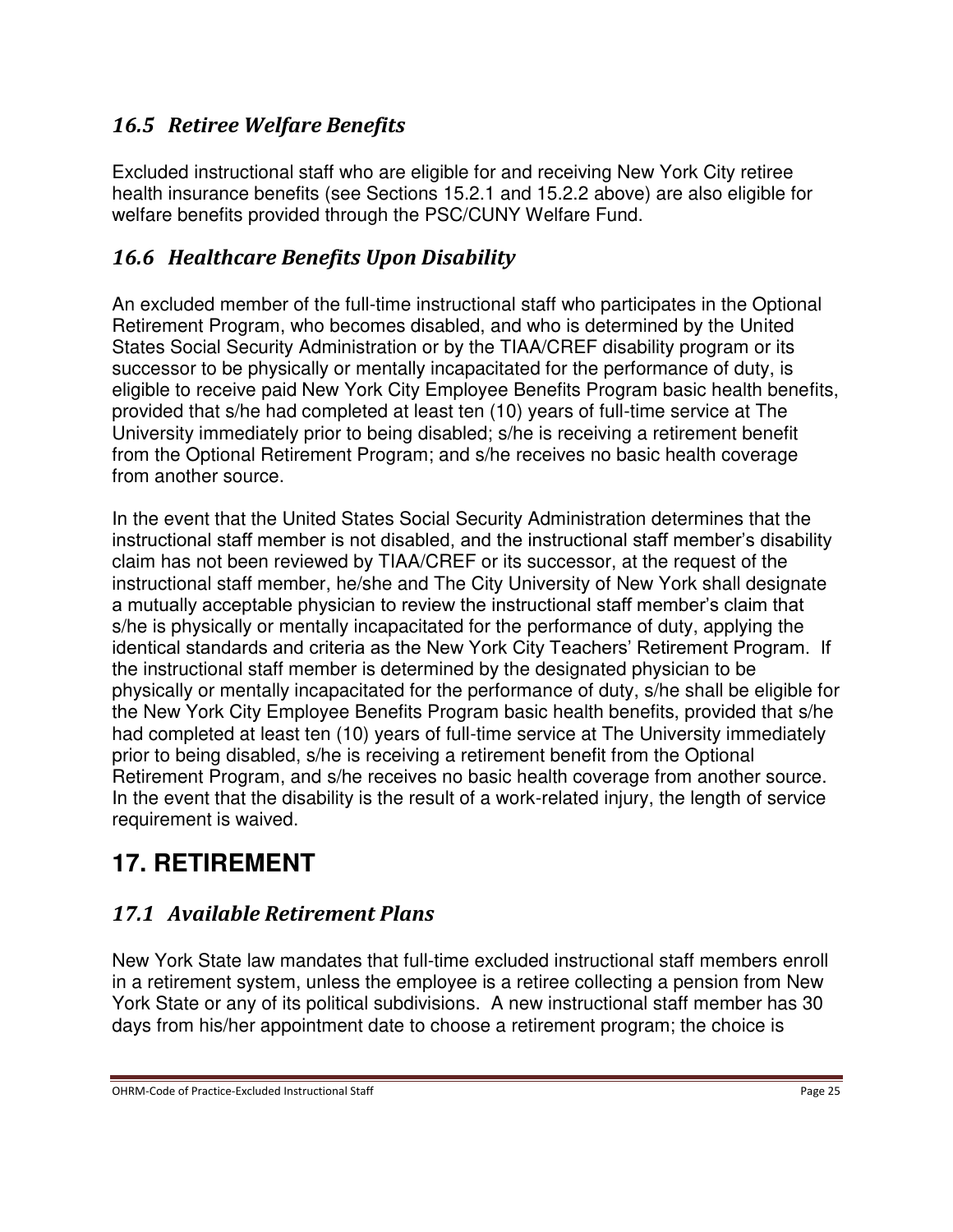irrevocable. If no choice is filed within 30 days, the law mandates that the employee be assigned to the New York City Teachers' Retirement System ("TRS"). Instructional staff may choose between the New York City Teachers' Retirement System ("TRS") or the Optional Retirement Program ("ORP"), presently administered by The Teachers Insurance and Annuity Association-College Retirement Equities Fund ("TIAA-CREF"). Alternate funding vehicles—currently Guardian and Met Life, are also available. Previous members of the New York City Employees' Retirement System (NYCERS) or the Board of Education Retirement System (BERS) who wish to remain in either of those systems may do so if they file an application for Transfer Contributor status within 30 days of appointment.

### **17.1.1 The New York City Teachers' Retirement System**

The New York City Teachers' Retirement System ("TRS") is a defined benefit plan in which retirement benefits are based on age, final average salary ("FAS") and years of service. Employees hired before April 1, 2012 are eligible to retire with a full retirement allowance upon reaching 62 years of age with 5 years of credited service, OR at age 55-61 with 30 years or more of service. Employees between 55 and 61 years of age who have completed at least 5 years of service may be eligible to retire with a reduced retirement allowance. Employees hired on or after April 1, 2012 are eligible to retire at age 63 with 10 or more years of service. Please consult with your Human Resources Office to determine individual eligibility.

### **17.1.2 The Optional Retirement Program (ORP)**

The Optional Retirement Program (ORP) is administered by TIAA-CREF. Alternate funding vehicles - currently Guardian and MetLife are also available. The ORP is a defined contribution plan with benefits based on the amounts contributed by the employer and the employee and the success of the investments. Vesting occurs after the first 366 days of continuous employment, with contributions made from date of appointment. Vesting is immediate if the employee has a current TIAA-CREF contract. The ORP has no minimum age for retirement.

### **17.1.3 Other Savings Plans**

The City University of New York Voluntary Savings Plans allow 403(b) Tax Deferred Annuity contribution deductions biweekly from paychecks on a pretax basis. Similarly, The New York State Deferred Compensation 457(b) Plan is also available.

# **18. RETRENCHMENT**

The discontinuance of persons in excluded titles or functions shall be made on the basis of managerial or functional needs without regard to date of initial appointment or length of service. A person discontinued from an excluded title or function who holds tenure or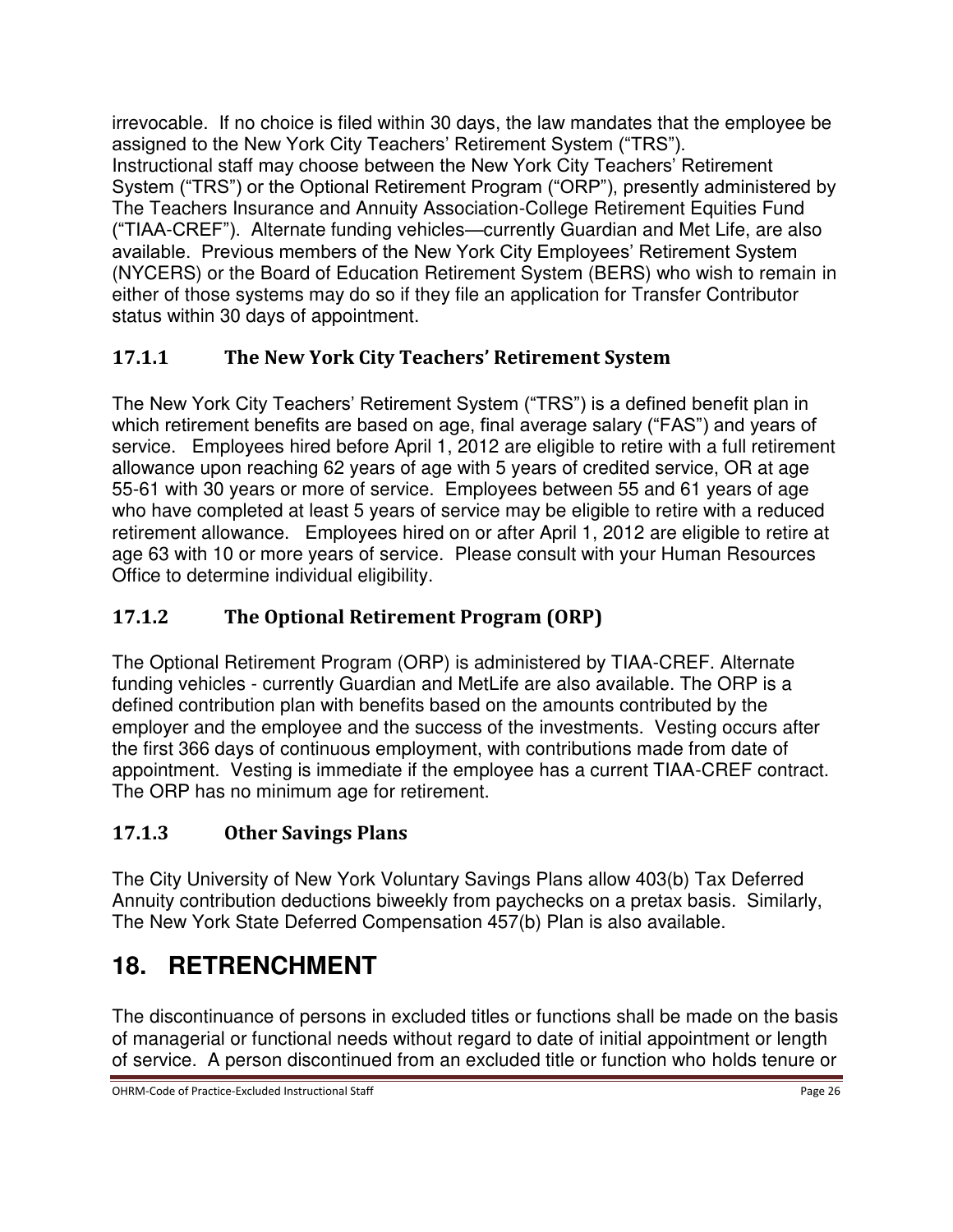who prior thereto held a position in a tenure-bearing title shall return to the department in which the tenure was held, or service toward tenure earned. A tenured person appointed to an excluded title or function in a retrenchment unit other than the department in which he or she holds tenure shall retain his/her tenure rights during the period in which he or she is serving in such excluded title or function. A non-tenured person appointed to an excluded title or function in a department or unit other than the department in which his/her service toward tenure was earned shall retain such service credit during the period in which he or she is serving in such excluded title or function.

The implementation of the college retrenchment plan and notification of individuals to be discontinued shall be as per the Manual of General Policy. (5.19)

## **19. WAIVER OF TUITION FEES**

#### *19.1 Undergraduate Courses*

All excluded full-time members of the instructional staff are granted a waiver of tuition fees for undergraduate credit-bearing courses offered by the University during the fall and spring semesters in accordance with the procedures for the waiver of undergraduate tuition fees for other groups of employees (*i.e.*, after one year of service).

#### *19.2 Graduate Courses*

On a space available, no-cost basis, excluded full-time members of the instructional staff are granted a waiver of tuition fees for up to six credits per semester during the fall and spring semesters at the graduate level.

## **20. FACULTY AND STAFF DEVELOPMENT**

Excluded employees, who hold tenure or CCE may participate voluntarily in the CUNY-PSC programs of professional development. Excluded staff in non-teaching instructional staff titles may also participate on a voluntary basis, however, the University has the right to assign staff to the programs only during the normally scheduled work day.

Staff completing such faculty or staff development programs shall, upon their request, have acknowledgment of this fact placed in their personal personnel files.

Staff in excluded titles are not eligible to participate in the professional development opportunities provided through the HEO/CLT Professional Development Fund.